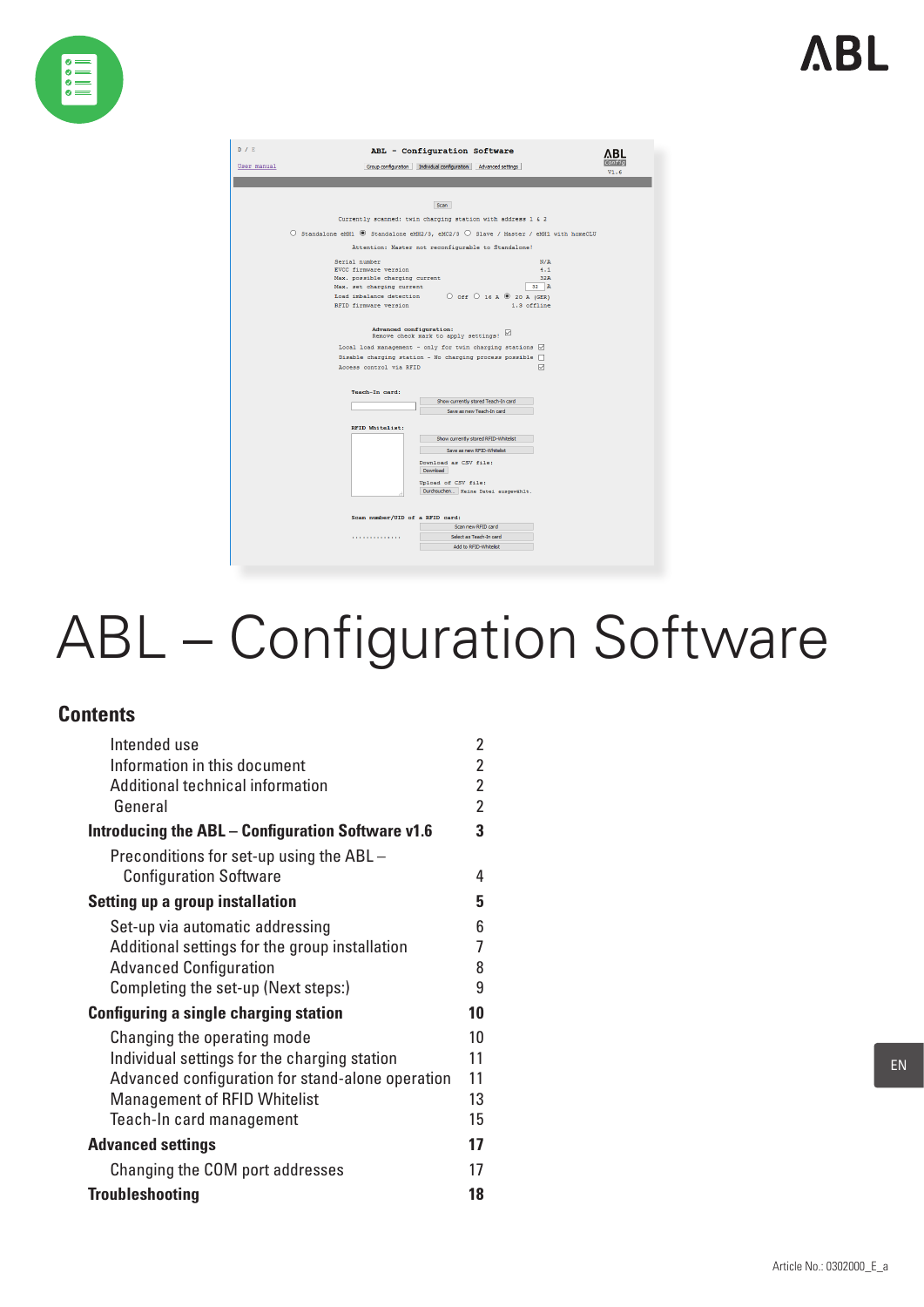# <span id="page-1-0"></span>2 | Intended use

# **Intended use**

The ABL – Configuration Software v1.6 application is intended for preparing and setting up all ABL charging stations for use in a group installation or as a single charging station (stand-alone).

 All working steps for mechanical and electrical installation as well as commissioning of the charging stations must be completed before the software configuration described in this manual.

# **Information in this document**

This document describes how to set up the bus addresses of the ABL charging stations using the ABL – Configuration Software v1.6: It is recommended that all working steps described in this document are carried out by a qualified specialist electrical contractor only.

|                                  | User | Specialist electrical contractor |
|----------------------------------|------|----------------------------------|
| Software manual (this document)  |      |                                  |
| Additional technical information |      |                                  |
| Data sheets<br>$\blacksquare$    |      |                                  |
| • Operating manual               |      |                                  |
| Installation manual              |      |                                  |

# **Additional technical information**

Additional technical information is required for the installation, commissioning and operation of the charging stations. This is contained in separate documents.

In addition, the technical data for your charging stations are collated in product-specific data sheets. You can download these documents from the ABL website using the following link:



## https://www.ablmobility.de/en/service/downloads.php

# **General**

This manual describes all working steps required to install and/or operate the product it concerns.

Certain sections of this manual are specially formatted for quick and easy reference.

- Descriptions listing equally valid options are indicated by bullet points.
- **1** Descriptions listing operating steps are numbered in chronological order.

#### $\ket{\mathbf{l}}$ **NOTE**

#### Changes to functions and design features

Please note that all technical details, specifications and design characteristics of the product may be changed without prior notice.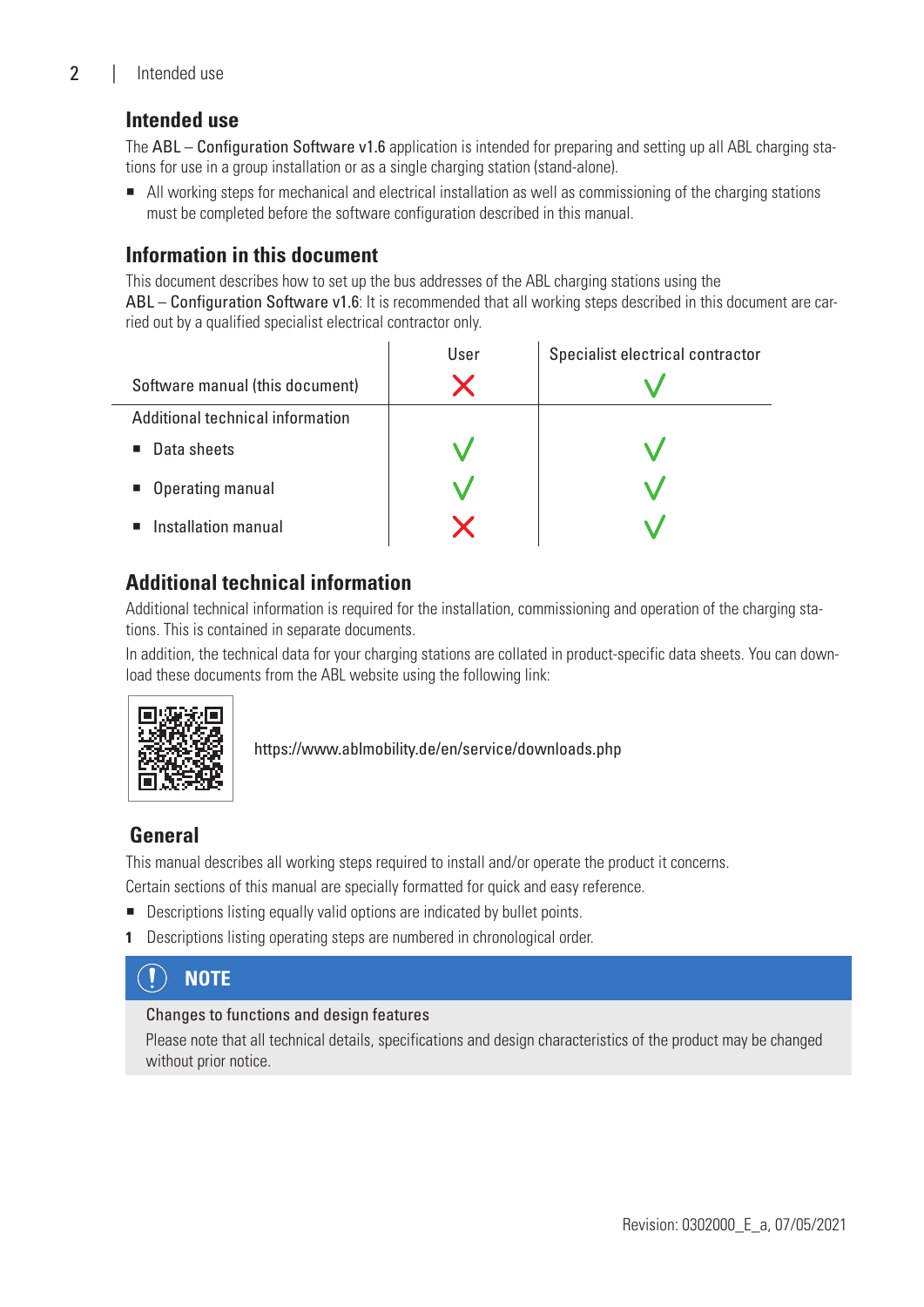# <span id="page-2-0"></span>**Introducing the ABL – Configuration Software v1.6**

The ABL – Configuration Software v1.6 is an application to prepare ABL charging stations for use in a group installation or stand-alone operation. It allows for a simplified set-up of the following functions for group and individual configurations:

## Group configuration  $(\rightarrow$  [page 5\)](#page-4-1)

- Automatic allocation of the bus addresses for the charge controller, the energy meter (for each charge point) and the RFID module of the charging station
- Only for charging stations that comply with weights and measures legislation: Automatic allocation of the LGW address (logging gateway, compliance module, only relevant for Germany)
- Manual allocation or change of bus addresses
- Setting up a maximum current and activating load imbalance detection for all charge points in a group installation

## **Individual configuration ([page 10](#page-9-1))**

- Set-up for stand-alone operation of a Slave charging station
- Setting up a maximum current and activating load imbalance detection
- (De)activating the internal load management
- (De)activating the RFID access restriction
- **Management of RFID cards**
- Enabling/locking the charging station

## Advanced settings  $($   $\rightarrow$  [page 17](#page-16-1) $)$

For a successful configuration, the preconditions listed in the following sections must be fulfilled. In particular, error-free communication between the set-up computer and the charging stations is required. If no connection can be established, the ABL – Configuration Software v1.6 offers the possibility to check and reallocate the computer's COM ports that are used for communication.

## **Integrated manual for simplified operation**

To simplify operation and set-up, the ABL – Configuration Software v1.6 offers an integrated quick start guide that chronologically lists all necessary or possible working steps on the interface.

- Follow these steps to correctly set up your group or a single charging station.
- These detailed instructions can be downloaded locally to your computer at any time via the Operating manual link in the header of the ABL – Configuration Software v1.6.

#### **Language support**

The ABL – Configuration Software v1.6 is available in German and English. Use the D / E selection in the header of the software to switch between these user languages. The link to the operating manual will direct to either the German or English version of this document, depending on which language is selected.

## **Redirecting to the ABL website**

Use the **ABL** button on the right of the software header to go to the ABL website at any time to find out more about the product range or to access the additional technical information in the [Service > All downloads](https://www.ablmobility.de/en/service/downloads.php) area.

## **Progress bar display**

The progress bar at the bottom of the header shows the status of the current action. Always wait until the bar has reached the right-hand side and the current action has been completed before carrying out the next working step.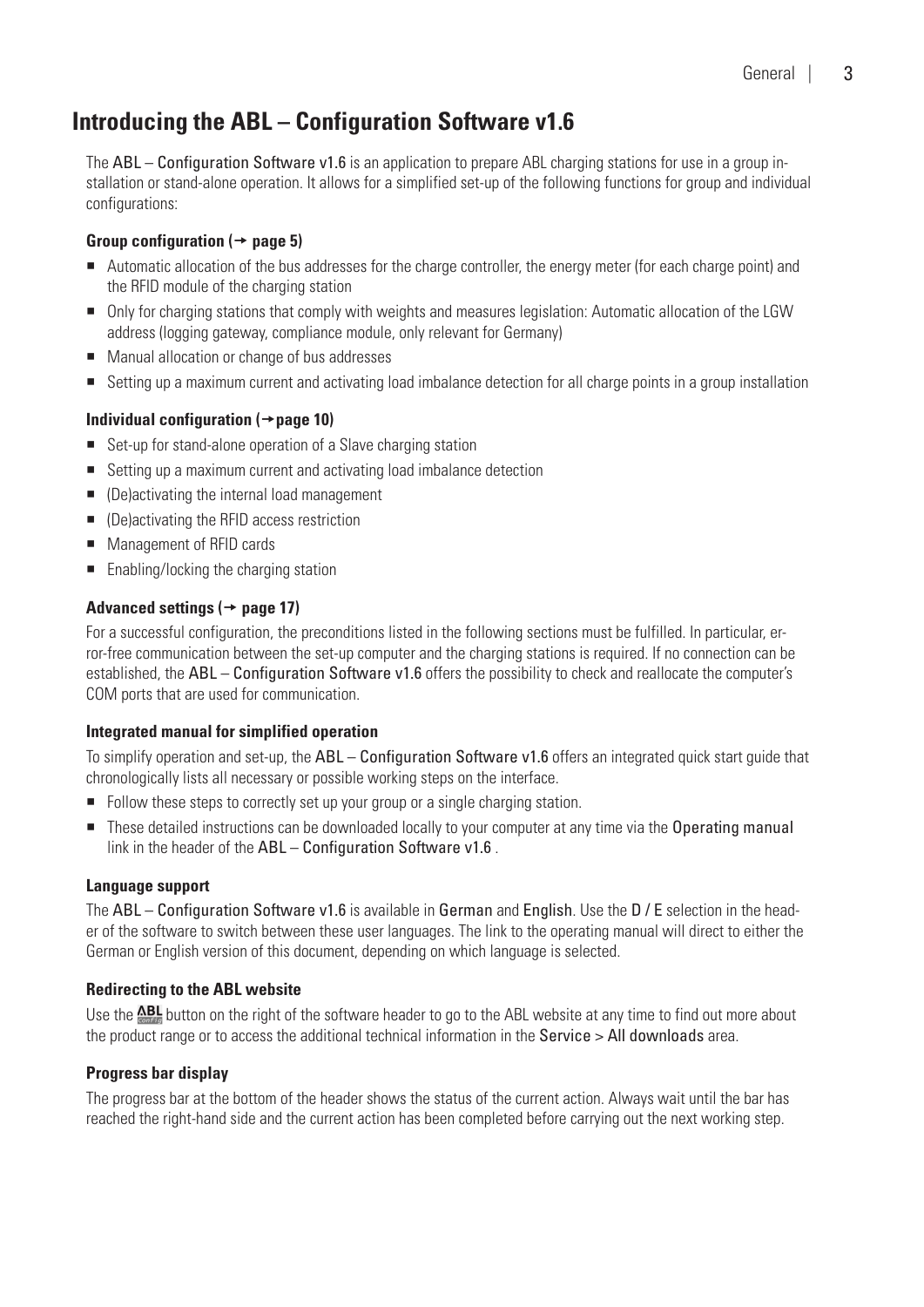# <span id="page-3-1"></span><span id="page-3-0"></span>**Preconditions for set-up using the ABL – Configuration Software**

The following preconditions apply when setting up using the  $ABL -$ Configuration Software v1.6:

- You will need a computer/laptop with Windows 10 and at least one free USB port, as well as an Internet connection.
- A VCP (Virtual COM Port) driver must first be installed on the computer for communication with the charging station. You can download the driver as follows:
	- From the manufacturer's website: [www.ftdichip.com](https://ftdichip.com/drivers/vcp-drivers/) > Drivers > VCP Drivers
		- » Select the appropriate driver for your computer's operating system  $(\rightarrow$  [Version 2.12.28](https://www.ftdichip.com/Drivers/CDM/CDM%20v2.12.28%20WHQL%20Certified.zip)).
		- » Click the setup executable link in the Comments column to install the driver automatically.

|                            |                               |              |              |            | <b>Processor Architecture</b> |               |               |                          |                                                                                                                                                                                |
|----------------------------|-------------------------------|--------------|--------------|------------|-------------------------------|---------------|---------------|--------------------------|--------------------------------------------------------------------------------------------------------------------------------------------------------------------------------|
| <b>Operating System</b>    | <b>Release</b><br><b>Date</b> | X86 (32-bit) | X64 (64-bit) | <b>PPC</b> | <b>ARM</b>                    | <b>MIPSII</b> | <b>MIPSIV</b> | SH4                      | <b>Comments</b>                                                                                                                                                                |
| Windows*                   | 2017-08-30                    | 2.12.28      | 2.12.28      |            |                               |               |               | $\sim$                   | WHQL Certified. Includes VCP and D2XX.<br>Available as a<br>setup executable<br>Please read the Release Notes<br>and<br><b>Installation Guides.</b>                            |
| Linux                      |                               | $\sim$       | ۰            |            |                               |               |               | $\overline{\phantom{a}}$ | All FTDI devices now supported in Ubuntu 11.10, kernel 3.0.0-19<br>Refer to TN-101 if you need a custom VCP VID/PID in Linux<br>VCP drivers are integrated into the<br>kernel. |
| Mac OS X 10.3 to 10.8      | 2012-08-10                    | 2.2.18       | 2.2.18       | 2.2.18     | $\overline{\phantom{0}}$      |               |               | ۰                        | Refer to TN-105 if you need a custom VCP VID/PID in MAC OS                                                                                                                     |
| Mac OS X 10.9 and<br>above | 2019-12-24                    | <b>.</b>     | 2.4.4        |            |                               |               |               | ۰                        | This driver is signed<br>by Apple                                                                                                                                              |
| Windows CE 4.2-5.2**       | 2012-01-06                    | 1.1.0.20     |              |            | 1.1.0.20                      | 1.1.0.10      | 1.1.0.10      | 1.1.0.10                 |                                                                                                                                                                                |
|                            |                               |              |              |            |                               |               |               |                          |                                                                                                                                                                                |

- From the website [www.ablmobility.de/en/](http://www.ablmobility.de/en) in the section [Service > All downloads > Software](https://www.ablmobility.de/en/service/downloads.php#software)
- Via the link on the Advanced settings page in the ABL Configuration Software v1.6, see [page 17](#page-16-1)

#### $\left( \, \right)$ **NOTE**

#### Third-party software

As the VCP driver is a third-party software, ABL cannot guarantee the correct functionality of the driver or that it is up to date.

- You also need to install the ABL Configuration Software v1.6. You can download the installation program from the website [www.ablmobility.de/en/](http://www.ablmobility.de/en) in the section [Service > All downloads > Software](https://www.ablmobility.de/en/service/downloads.php#software).
- For communication purposes, the Modbus interface of the charging station must be wired to a USB port on the computer via the Configuration Cable CONFCAB.
	- Information on the CONFCAB can be found via the [Product search](https://www.abl.de/de/produktsuche.php?selection=CONFCAB%257Citemnr_CONFCAB) on the ABL website.
	- Information on wiring can be found in the information sheet Connecting the Configuration Cable, which is available in the installation folder of the ABL – Configuration Software v1.6 after unzipping.
		- » If communication cannot be established despite correct wiring, you can check the allocation of the computer's COM ports and reallocate them if necessary via the Advanced settings tab in the ABL – Configuration Software v1.6 (see ["Advanced settings" on page 17](#page-16-1)).
- All charging stations must be connected to the electric grid and supplied with voltage.

# **NOTE**

#### Internet connection

Please note that the computer you are using for the configuration must be connected to the Internet in order to download all necessary drivers and software applications.

However, an Internet connection is not required when subsequently setting up the charging stations via the ABL – Configuration Software v1.6!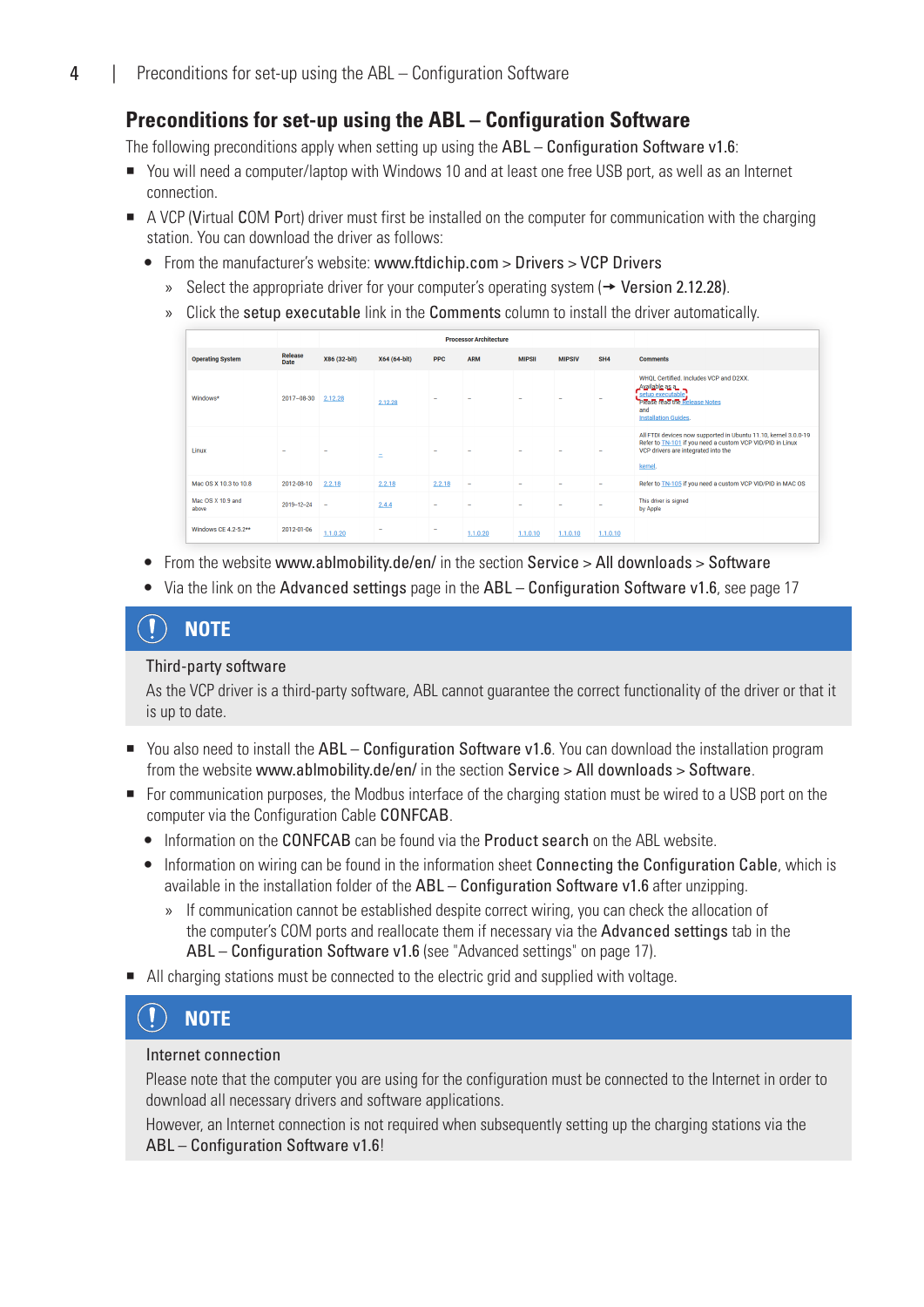# <span id="page-4-1"></span><span id="page-4-0"></span>**Setting up a group installation**

To prepare your charging stations for operation in a group installation, click the Group configuration button.

| ABL - Configuration Software                   |                   |
|------------------------------------------------|-------------------|
| Group configuration   Individual configuration | Advanced settings |

The Group configuration page allows you to search the individual data buses. The addresses detected in the buses are then automatically entered and managed in the address matrix shown below.

| <b>ADDRESS</b> | $-1$ | $\sim$ 2 | 3 | 4 | $5\qquad 6$ | $7 -$ | 8 | 9 | 10 | 11 | 12 | 13 | 14 | 15 | 16 |
|----------------|------|----------|---|---|-------------|-------|---|---|----|----|----|----|----|----|----|
| TYPE           |      |          |   |   |             |       |   |   |    |    |    |    |    |    |    |
| EVCC           |      |          |   |   |             |       |   |   |    |    |    |    |    |    |    |
| <b>RFID</b>    |      |          |   |   |             |       |   |   |    |    |    |    |    |    |    |
| LGW            |      |          |   |   |             |       |   |   |    |    |    |    |    |    |    |
| METER          |      |          |   |   |             |       |   |   |    |    |    |    |    |    |    |
| SERIALNUM      |      |          |   |   |             |       |   |   |    |    |    |    |    |    |    |

The matrix offers a separate address line for each relevant piece of information in the data buses:

#### $\blacksquare$  Type

The number of charge points is shown here.

- A charging station with one charge point (Single) occupies one column in the address matrix.
- A charging station with two charge points (Twin) occupies two columns in the address matrix.
- $EVCC$

The address value of the charge controller is shown here.

- By default, a Master charging station is preset to 1 (Single, one charge point) or 1 & 2 (Twin, two charge points).
- By default, a Slave charging station is preset to 3 (Single, one charge point) or 3 & 4 (Twin, two charge points).
- RFID

The address value of the RFID module in the charging station is shown here.

- A Master charging station is preset to 1 by default.
- A Slave charging station is preset to 3 by default.
- **EXECUTE:** LGW (only for charging stations that comply with calibration law)

The address value of the compliance module (Logging Gateway, LGW) in the charging station is shown here. This address value is only displayed for charging stations that comply with calibration law.

- A Master charging station is preset to 100 by default.
- A Slave charging station is preset to 102 by default.

#### **Meter**

The address value of the energy meter is shown here.

- By default, a Master charging station is preset to 1 (Single, one energy meter) or 1 & 2 (Twin, two energy meters).
- $\bullet$  By default, a Slave charging station is preset to 3 (Single, one energy meter) or 3 & 4 (Twin, two energy meters).

## **SERIALNUM**

The serial number of the charging station is shown here, provided it is stored in the charge controller. For older models whose serial number is not yet recorded in the EVCC, N/A is shown instead.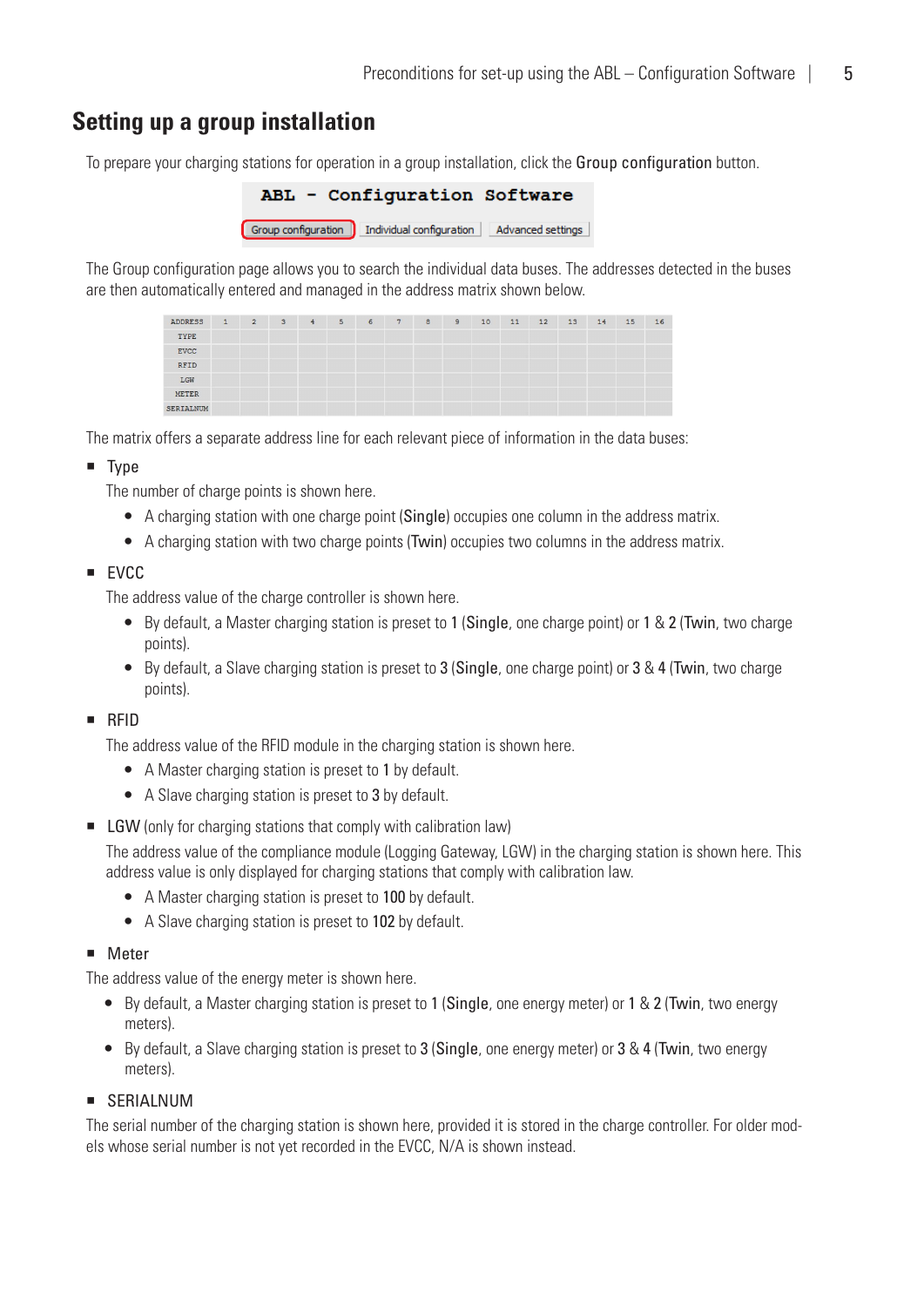# <span id="page-5-1"></span><span id="page-5-0"></span>**Set-up via automatic addressing**

 $\ddot{\mathbf{o}}$ The following working steps are available as a video:  $\rightarrow$  [Installation videos](https://www.ablmobility.de/en/service/downloads.php#installationsvideo)

To prepare your charging stations for operation in a group installation, proceed as follows:

 $\frac{2}{3}$ 

- **1** Make sure that the preconditions shown on the interface are fulfilled.
- **2** Click the Continue button.
	- The interface for allocating the bus addresses is then displayed.
- **3** Set the MCB and RCCB of the last Slave charging station to position I.
	- Always wait 15 seconds until the charging station is ready for use.
- **4** Click the Automatic Configuration button on the right-hand side of the interface.
	- The ABL Configuration Software v1.6 searches the data bus and automatically enters all address values of the detected charging station in the corresponding columns of the address matrix.
	- Once all addresses have been detected, the charging station is moved to the right to the highest possible address value (16).
	- For a twin charging station, the two address values (EVCC and meter) are allocated to address columns 15 and 16.
- **5** Repeat steps 3 and 4 for all other Slave charging stations in the group, leaving all already registered Slave charging stations switched on.
	- The address values of all other charging stations are automatically distributed to the next address columns down.
- **6** After scanning all Slave charging stations, set the RCCB(s) of the Master charging station to position I.
	- Always wait 15 seconds until the charging station is ready for use.

# communications are connected to the electric grid and<br>rging stations in the group are connected with data ci<br>ted RCCBs and MCBs in all charging stations are in sti-<br>and an available Modbus interface in a charging station Continue I Automatic Configuration TYPE RFID<br>LGW **Automatic Configuration**

start the configuration, the following preconditions have to be fulfilled:

| <b>ADDRESS</b>   | 2 | $4 -$ | 5 <sup>2</sup> | $\overline{6}$ | $\overline{8}$ | 9 <sup>o</sup> | 10 | 11   | 12          | 13  | 74          | 15           | 16 |
|------------------|---|-------|----------------|----------------|----------------|----------------|----|------|-------------|-----|-------------|--------------|----|
| TYPE             |   |       |                |                |                |                |    | twin |             |     | twin        | twin         |    |
| <b>EVCC</b>      |   |       |                |                |                |                |    | 11   | $12^{12}$   | 13  | $-14$       | 15           | 16 |
| RFID             |   |       |                |                |                |                |    |      |             | 13  |             | 15           |    |
| LGW              |   |       |                |                |                |                |    |      | 110         | 112 |             | 114          |    |
| METER            |   |       |                |                |                |                |    | 22   | $12^{12}$   | 13  | $-14$       | 15           | 16 |
| <b>SERIALNUM</b> |   |       |                |                |                |                |    |      | 3W226303681 |     | 3W225303801 | $3l/\lambda$ |    |



# **WARNING!**

#### Specifically for the Master charging station during address allocation

Make sure the MCB of the Master charging station is still set to position 0 so that the SBC (single-board computer) and the RFID module are not connected to the electric grid.

■ No value is therefore displayed for the RFID module of the Master charging station after the scan.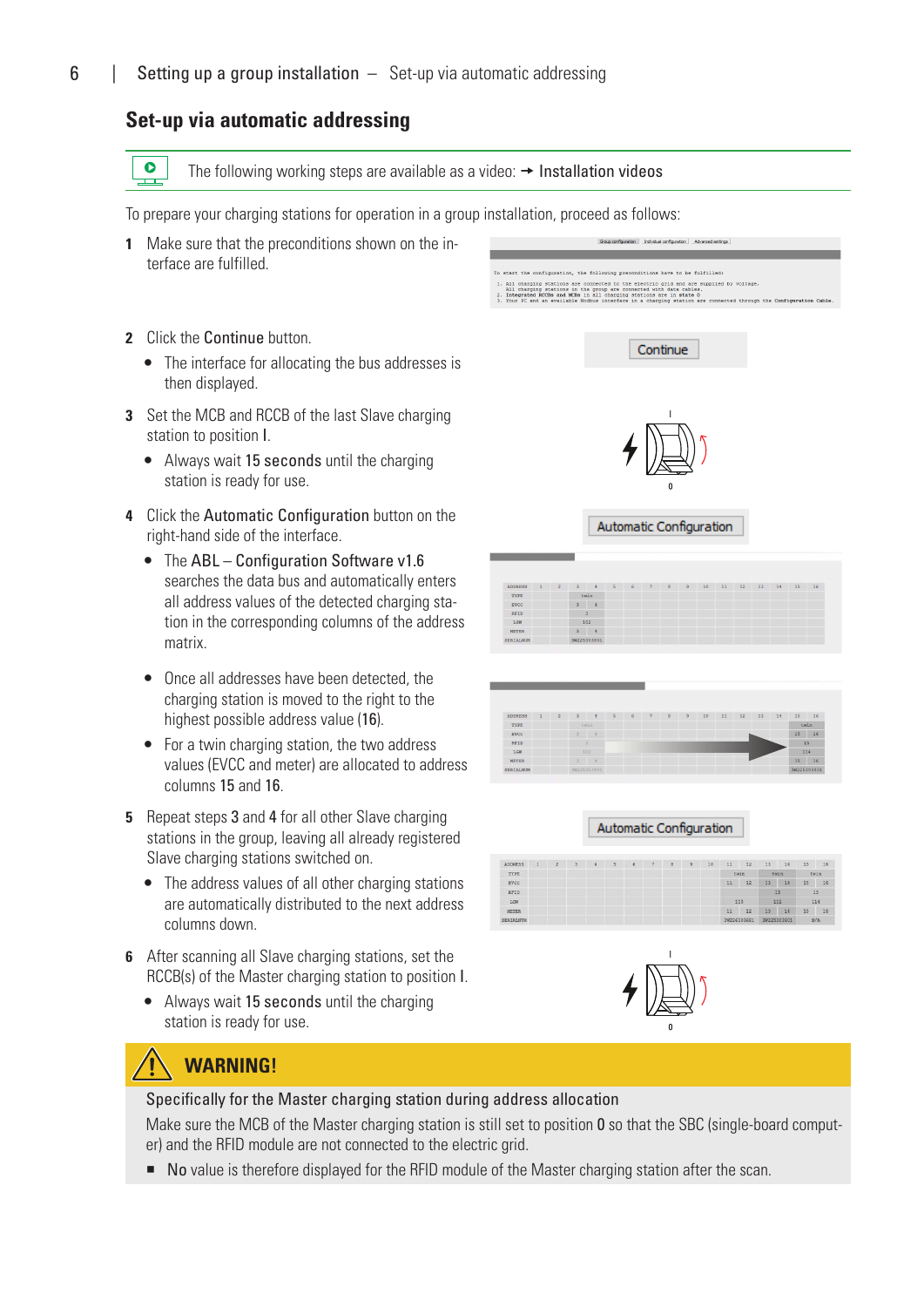#### <span id="page-6-0"></span> $\left( \mathbf{I}\right)$ **NOTE**

#### No address allocation for external control units

If you manage your group via the external control unit 1V0001/1V0002, the address allocation is completed when the last Slave charging station is automatically configured, and you can go directly to Step 8.

- **7** Click the Automatic Configuration button.
	- The software searches the data bus again and enters the address values of the detected Master charging station in the next free columns below the last Slave charging station.
- Automatic Configuration



- **8** To complete the address configuration, click the Continue button on the right-hand side.
- **9** The ABL Configuration Software v1.6 moves the addresses of all detected charging stations together to the start of the address matrix from address column 1.
- **10** The completed address configuration is displayed in the matrix and the software gives the option of saving this address allocation as a CSV file on the computer or on another data carrier.





#### $\left( \bf{l}\right)$ **NOTE**

Backing up the allocated addresses

The bus addresses defined with the ABL – Configuration software are required in order to finish setting up the group installation in the Administration of the charging station software.

- Save the CSV file on your computer and print it out to use the addresses noted in it as a reference.
- Alternatively, you can take a screenshot of the address allocation and save it on your computer.

This completes the address allocation.

## **Additional settings for the group installation**

If necessary, you can now change two further settings that are applied globally to all charging stations in the group.

- $\blacksquare$  If you want to limit the charging current for every charge point in the group to a common maximum value, enter the desired upper limit in the Max. possible charging current field and then press Enter.
	- The charging current is now limited to the set value for all charging stations in the group.
- If you want to activate load imbalance detection for all charging stations in the group, click either of the radio buttons 16A or 20A. If load imbalance detection is not required, select the Off option.

| Max. possible charging current | 20<br>А                       |
|--------------------------------|-------------------------------|
|                                |                               |
| Load Imbalance Detection       | $O$ off $O$ 16 A $\odot$ 20 A |
|                                |                               |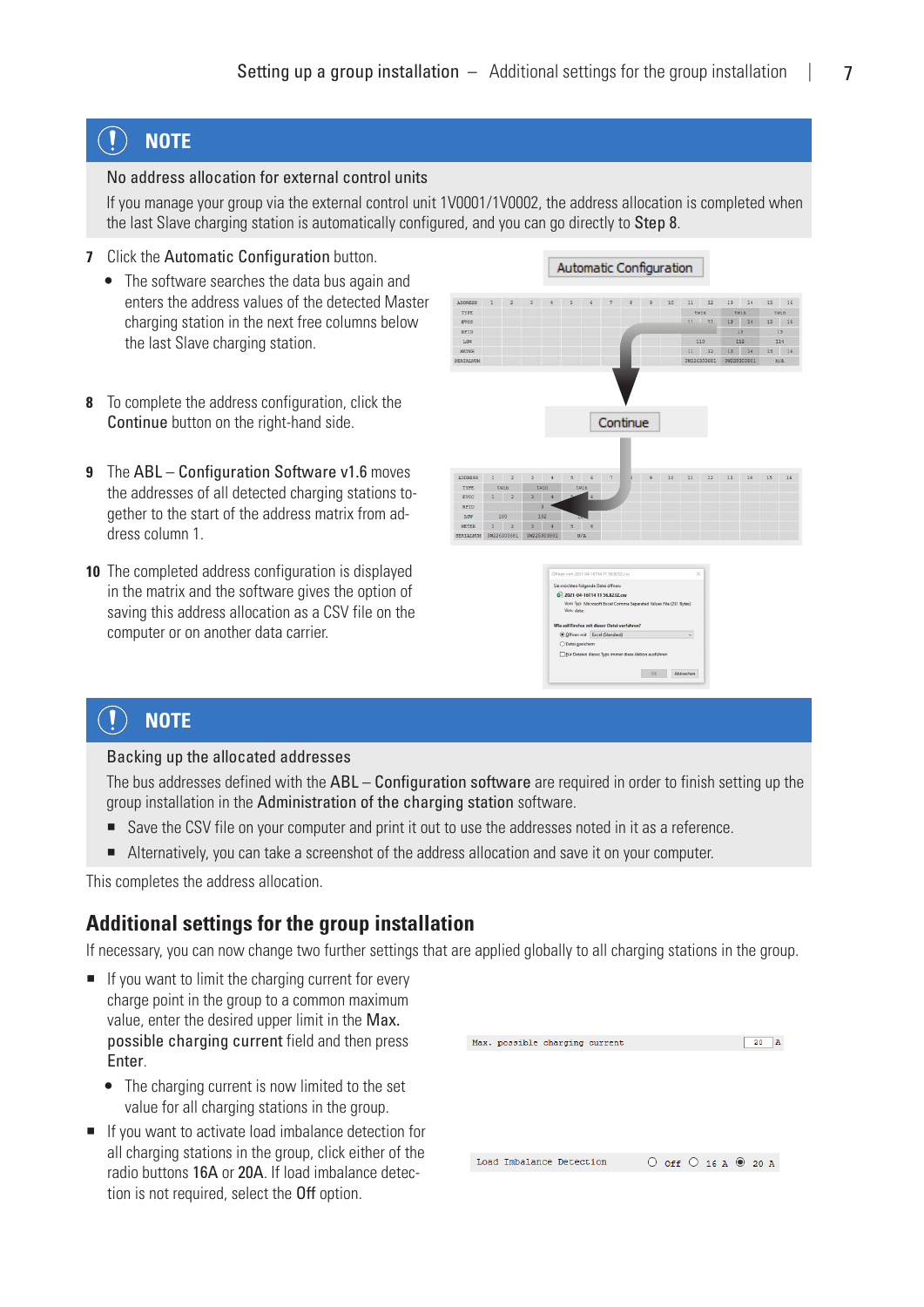# <span id="page-7-0"></span>8 | Setting up a group installation – Advanced Configuration

This completes the basic preparation of the group within the ABL – Configuration Software v1.6.

# **Advanced Configuration**

If you want to check an existing group installation and change it if necessary, the Advanced configuration section in the lower part of the Group configuration interface provides access to the addresses allocated. Proceed as follows:

- **1** Click the **Scan** button on the right-hand side.
	- This searches the data buses and displays all detected addresses in the address matrix.

- **2** To change the addresses of the charging station, enter the (Twin: left-hand) address value of a component in the left-hand field (in this example: 3).
- **3** Now enter the new destination address for the (Twin: left-hand) component in the right-hand field (in this example: 5).
- **4** Now click the Address manually button.
	- The new address value is now activated and all other allocated addresses are moved upwards in the same way.



If addresses are not displayed, you can perform an advanced scan to add the missing addresses or correct incorrect address allocations.

Proceed as follows:

- **1** Click the Scan button.
	- Undetected addresses are shown as empty fields in the address matrix.
- **2** Click the Advanced Scan button.
	- This searches all data buses and marks incorrectly allocated addresses in red in the matrix.
	- A description of the error is also shown below the matrix.
- **3** Now enter the (Twin: left-hand) value of the incorrect address in the left-hand field (in this example: 5).
- **4** Enter the correct destination address in the righthand field (in this example: 3).



Change addresses of a charging station manually -<br>For twin charging stations only use lower address Address manually  $\rightarrow$  1  $\overline{\phantom{a}}$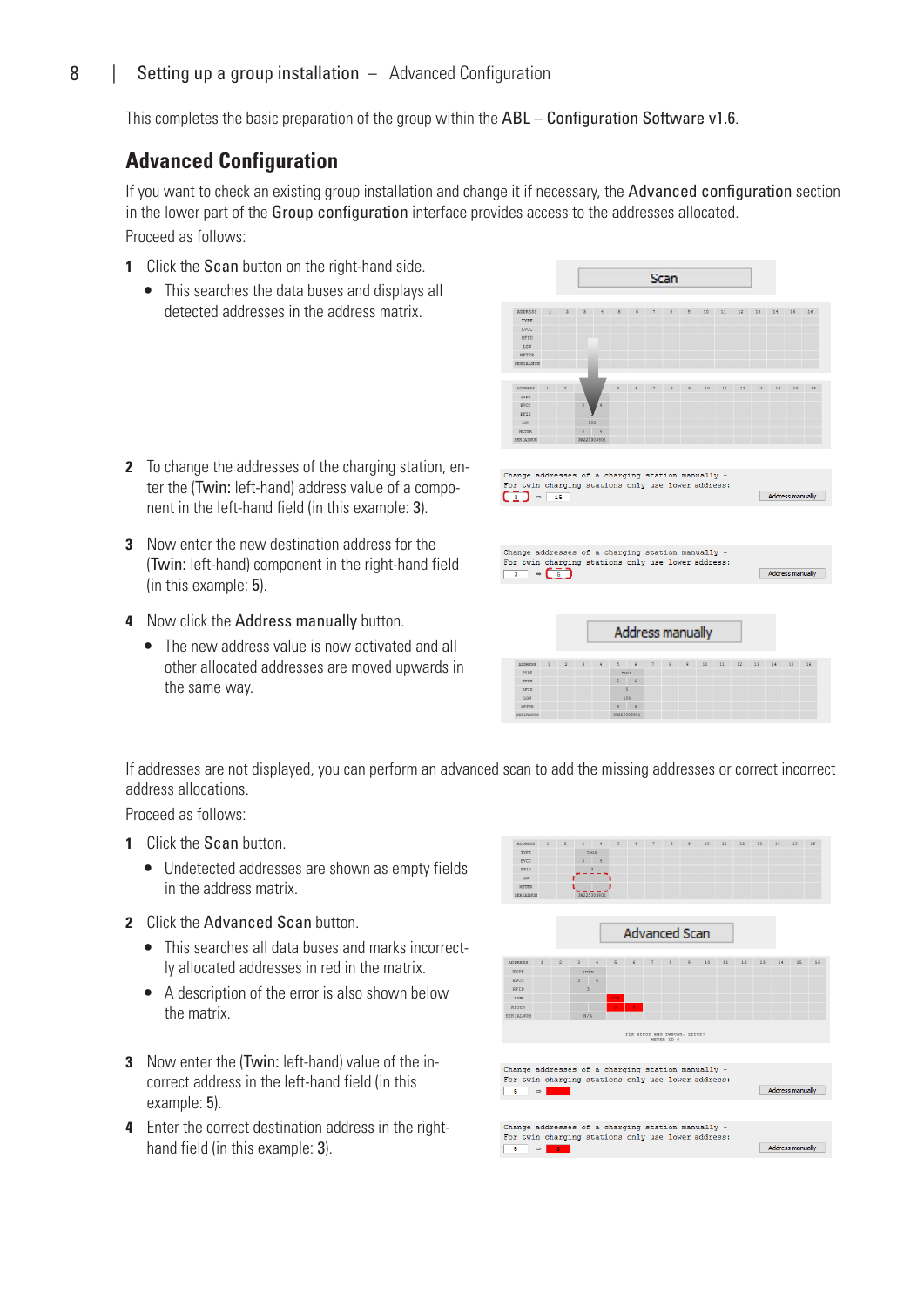**Contract Contract Contract** 

- <span id="page-8-0"></span>**5** Now click the Address manually button.
	- The new address value is now activated and entered correctly in the address matrix.

|             |                |                         |               |                |                | Address manually         |   |                |    |    |    |    |    |    |    |
|-------------|----------------|-------------------------|---------------|----------------|----------------|--------------------------|---|----------------|----|----|----|----|----|----|----|
| ADDRESS     | $\overline{z}$ | $\overline{\mathbf{3}}$ | $\frac{4}{3}$ | $\overline{5}$ | $6\phantom{.}$ | $\overline{\mathcal{V}}$ | 8 | $\overline{9}$ | 10 | 11 | 12 | 13 | 14 | 15 | 16 |
| <b>TYPE</b> |                | twin                    |               |                |                |                          |   |                |    |    |    |    |    |    |    |
| <b>EVCC</b> |                | $\mathbf{3}$            | $\frac{4}{3}$ |                |                |                          |   |                |    |    |    |    |    |    |    |
| RFID        |                |                         |               |                |                |                          |   |                |    |    |    |    |    |    |    |
| LGW         |                | 102                     |               |                |                |                          |   |                |    |    |    |    |    |    |    |
| METER       |                |                         | -4            |                |                |                          |   |                |    |    |    |    |    |    |    |
| SERIALNUM   |                | 3W225303801             |               |                |                |                          |   |                |    |    |    |    |    |    |    |

 $\sim$ 

# **Completing the set-up (Next steps:)**

The final steps of setting up the group installation are performed in the Administration of the charging station application, which can be run in a browser on the same computer as the ABL – Configuration Software v1.6. The working steps required to do this are summarised in the Next steps: section:

Next steps:

- **1** Follow the instructions in the Next steps: section:
	- Disconnect the wiring between the computer and the charging station
	- Connect the computer to the RJ45 socket of the charging station's SBC using an Ethernet cable
	- Set the MCB in the Master charging station to position I and wait 2 minutes
	- Open address allocation (CSV file or screenshot of the address matrix)
- **2** Click the Administration of the charging station button to open the application in the computer's browser.

| 1. Disconnect the Configuration Cable at the<br>2. Connect an Ethernet cable with the single<br>3. Set the MCB in the Master charging station<br>4. Open a report with the addresses of the o<br>Alternatively, create a Screenshot of the<br>5. The button 'Administration of the chargin<br>The Configuration Software can be closed |
|----------------------------------------------------------------------------------------------------------------------------------------------------------------------------------------------------------------------------------------------------------------------------------------------------------------------------------------|
|                                                                                                                                                                                                                                                                                                                                        |

Administration of the charging station

For a detailed description of how to complete the set-up of your group installation, please refer to the installation manual of the respective charging station.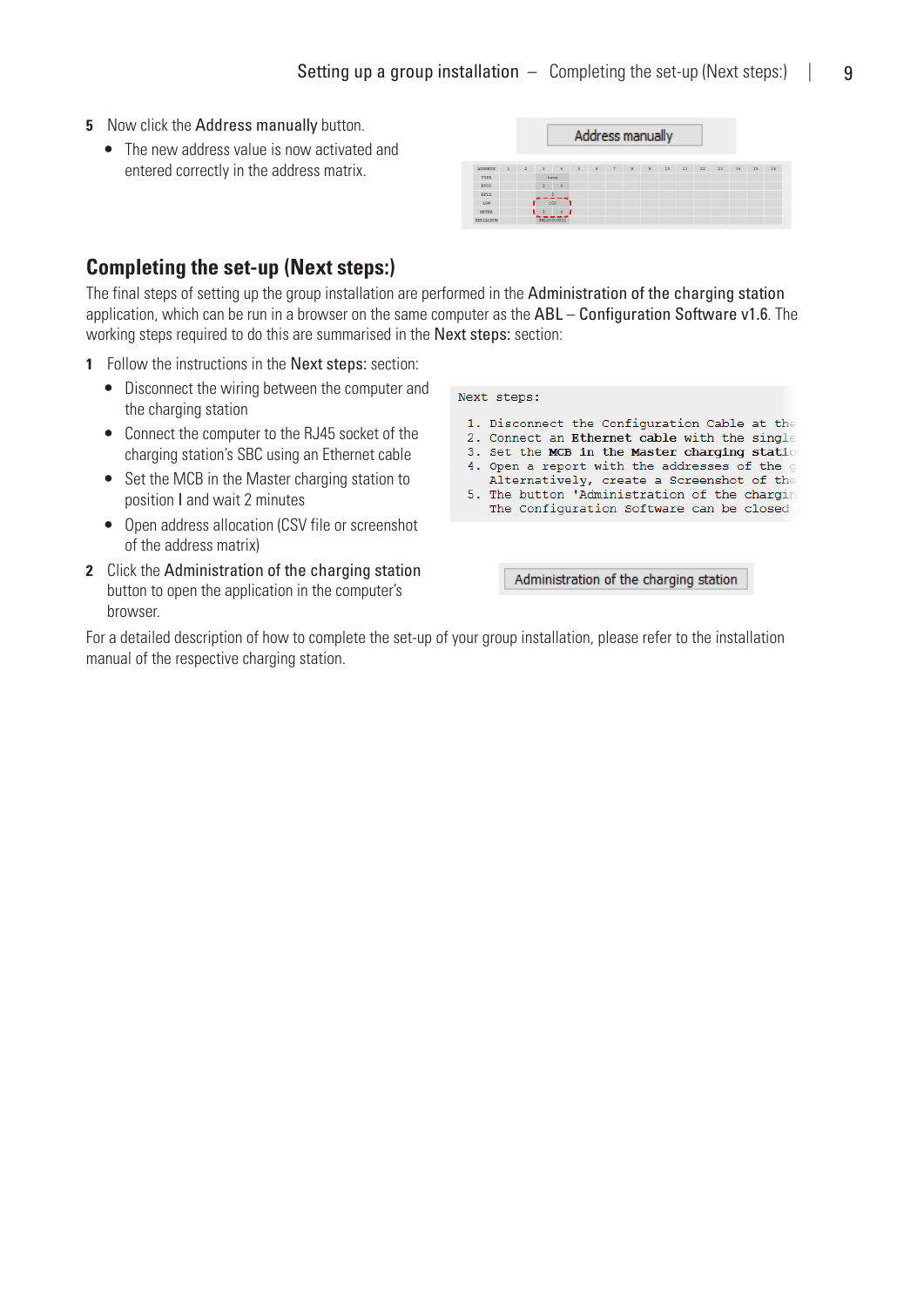# <span id="page-9-1"></span><span id="page-9-0"></span>**Configuring a single charging station**

You can set up a single charging station for operation via the Individual configuration tab in the header of the ABL – Configuration Software v1.6. Click the Individual configuration button.

| ABL - Configuration Software                                       |  |
|--------------------------------------------------------------------|--|
| Group configuration   Individual configuration   Advanced settings |  |

To carry out Individual configuration of a charging station, the preconditions mentioned on this page must be fulfilled:

- The single charging station must be connected to the electric grid and supplied with voltage.
- Your computer must be wired to a Modbus interface of this charging station via the Configuration Cable CONFCAB.
	- Information on the CONFCAB can be found via the [Product search](https://www.abl.de/de/produktsuche.php?selection=CONFCAB%257Citemnr_CONFCAB) on the ABL website.
	- Information on wiring can be found in the information sheet Connecting the Configuration Cable, which is available in the installation folder of the ABL – Configuration Software v1.6 after unzipping.
- The RCCB of the charging station must be switched to position I.
	- For a Slave charging station, the MCB must also be switched to position I.
	- Always wait 15 seconds until all components of the charging station are ready for use.

Once these preconditions are met, proceed as follows:

- Click the Scan button to search the data buses.
- Basic information about the detected charging station is now displayed below the Scan button.
	- The entries Serial number, EVCC firmware version, Max. possible charging current and RFID firmware version are purely for information purposes and cannot be edited.
	- The entries for the operating mode, the Max. set charging current and Load imbalance detection can be changed directly (see next page).

# <span id="page-9-2"></span>**Changing the operating mode**



 $\bullet$ The following working steps are available as a video:  $\rightarrow$  [Installation videos](https://www.ablmobility.de/en/service/downloads.php#installationsvideo)

The three radio buttons below the detected charging station are used to display its operating mode or to change it if necessary. The following modes are available:

- Stand-alone eMH1
	- This mode is shown for an eMH1 wallbox operated as a single charging station at this time.
	- The RFID firmware version entry does not contain any information because the eMH1 wallbox does not have an RFID module.
	- If required, you can select the Slave / Master / homeCLU radio button to set up the eMH1 wallbox for operation with homeCLU load management.
- Stand-alone eMH2/3, eMC2/3
	- This mode is shown for an eMH2 or eMH3 Slave wallbox or an eMC2 or eMC3 Slave charging pole operated as a single charging station at this time.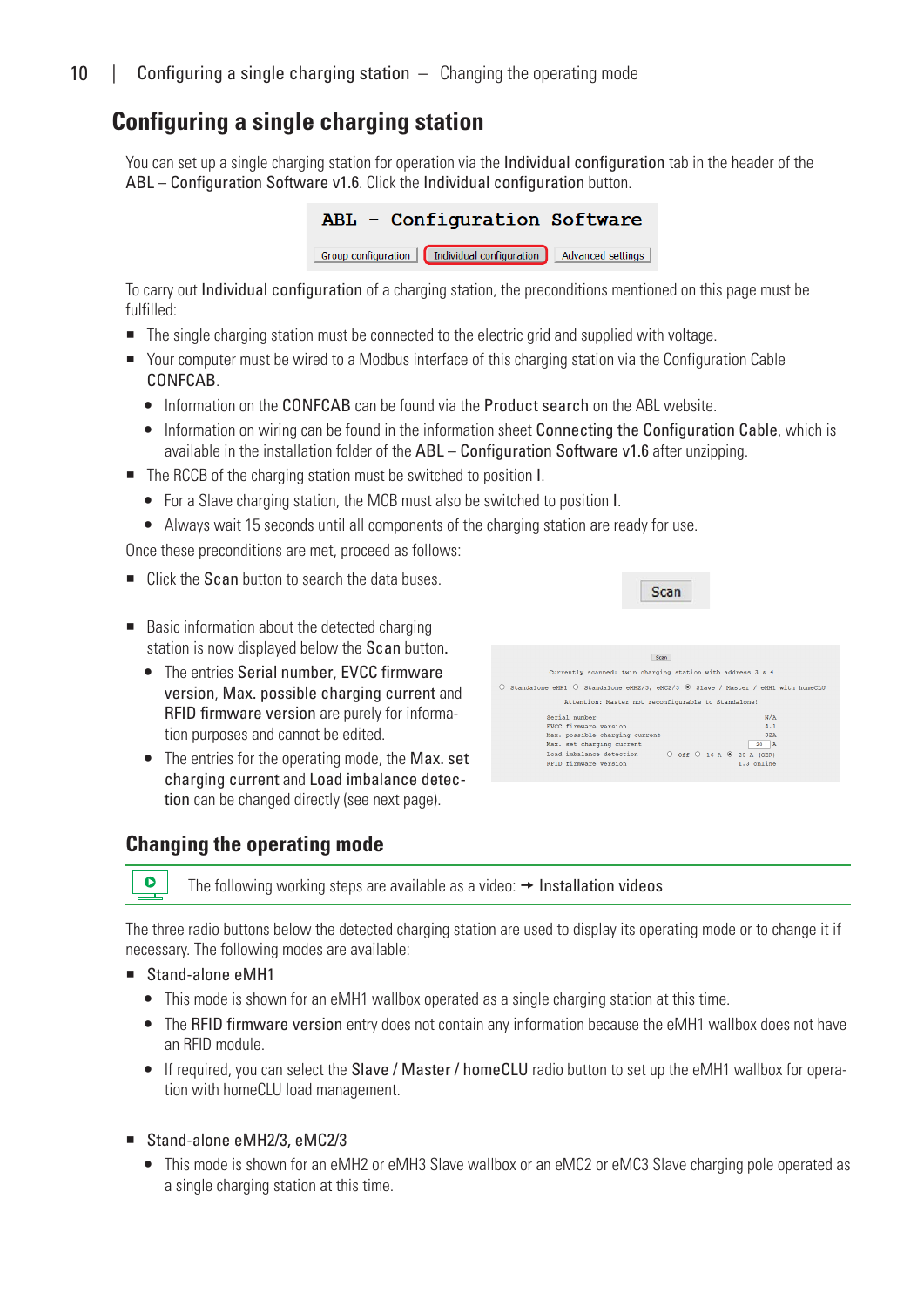- <span id="page-10-0"></span>• The RFID firmware version entry displays the description offline in addition to the firmware version: Local registration on the charging station using RFID cards can be activated (see ["Advanced configuration for stand](#page-10-1)[alone operation" on page 11\)](#page-10-1).
- If necessary, you can select the Slave / Master / eMH1 with homeCLU radio button to set up the charging station as a Master/Slave charging station for use in a group installation.

#### $\left( \begin{matrix} 1 \end{matrix} \right)$ **NOTE**

#### Correct allocation of stand-alone modes

Please note the following points:

- The stand-alone modes are generally only available for Slave charging stations and eMH1 wallboxes. Master models can only be operated in conjunction with a backend outside of a group installation.
- Always use the stand-alone mode for your charging station unless you are using it in a group. Otherwise, model-specific functions will not be available during operation.

#### ■ Slave / Master / eMH1 with homeCLU

- This mode is shown for an eMH2 or eMH3 charging station or an eMC2 or eMC3 charging pole operated as a Master or Slave in a group installation at this time.
- The RFID firmware version entry displays the description online in addition to the firmware version. This means that the charging station is currently prepared for operation in a group. For a charging station in standalone mode, however, the status offline is displayed.
- Only for eMH1 and Slave charging stations: If necessary, you can select the Stand-alone eMH1 radio button (for the eMH1 wallbox) or Stand-alone eMH2/3, eMC2/3 radio button (for the eMH2/3 wallbox or eMC2/3 charging pole) to operate the charging station in stand-alone mode.

# **Individual settings for the charging station**

If necessary, you can change two additional basic settings for the detected charging station.

- $\blacksquare$  In the Max. possible charging current field, the maximum permissible nominal current for this type is shown.
	- $\bullet$  If you want to limit the charging current to a lower value, enter the desired upper limit in the Max. set charging current field and then press Enter.
- $\blacksquare$  If you want to activate load imbalance detection for the detected charging station, click either of the radio buttons 16A or 20A. If load imbalance detection is not required, select the Off option.

| Max. possible charging current<br>Max. set charging current |                                                 | 32A<br>$\mathbf{A}$<br>32 |
|-------------------------------------------------------------|-------------------------------------------------|---------------------------|
|                                                             |                                                 |                           |
|                                                             |                                                 |                           |
|                                                             |                                                 |                           |
| Load imbalance detection                                    | O Off $\bigcirc$ 16 A $\circledcirc$ 20 A (GER) |                           |
|                                                             |                                                 |                           |

# <span id="page-10-1"></span>**Advanced configuration for stand-alone operation**

The following working steps are available as a video:  $\rightarrow$  [Installation videos](https://www.ablmobility.de/en/service/downloads.php#installationsvideo)

If you operate your charging station in Stand-alone eMH2/3, eMC2/3 mode, you can set up additional parameters for stand-alone operation in the Advanced configuration section.



 $\bullet$ **100** 

Advanced configuration only for eMH2/3 and eMC2/3 models

Please note that Advanced configuration is only available for eMH2 and eMH3 Slave wallboxes and eMC2 and eMC3 Slave charging poles, but not for the eMH1 model series!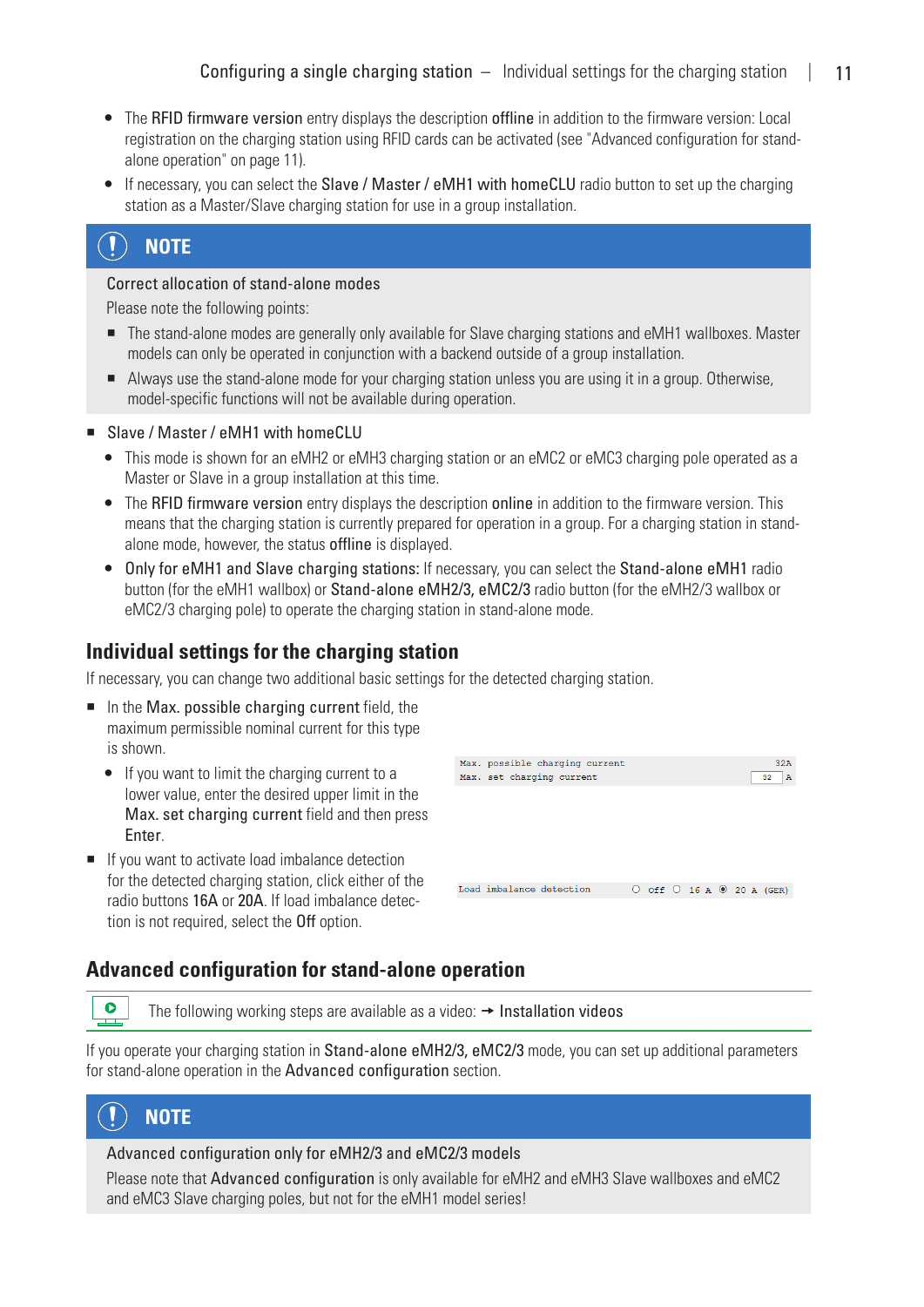## 12 | Configuring a single charging station – Advanced configuration for stand-alone operation

Proceed as follows:

- **1** Click the box next to Advanced configuration.
	- The Local load management, Disable charging station and Access control via RFID functions are then displayed.
	- It is also possible to configure RFID cards on the charging station and to save/load the ID numbers (user ID or UID) of configured cards as a CSV file (see ["Management of RFID Whitelist"](#page-12-1)  [on page 13\)](#page-12-1).

Advanced configuration: Advanced configuration:<br>Remove check mark to apply settings! Local load management - only for twin charging stations  $\square$ Disable charging station - No charging process possible  $\Box$ Access control via RFID  $\Box$ 

| Teach-In card:                  |                                          |
|---------------------------------|------------------------------------------|
|                                 | Show currently stored Teach-In card      |
|                                 | Save as new Teach-In card                |
|                                 |                                          |
| RFID Whitelist:                 |                                          |
|                                 | Show currently stored RFID-Whitelist     |
|                                 | Save as new RFID-Whitelist               |
|                                 | Download as CSV file:<br><b>Download</b> |
|                                 | Upload of CSV file:                      |
| :                               | Durchsuchen   Keine Datei ausgewählt.    |
| Scan number/UID of a RFID card: |                                          |
|                                 | Scan new RFID card                       |
|                                 | Select as Teach-In card                  |
|                                 |                                          |
|                                 | Add to RFID-Whitelist                    |

#### $\ket{\mathbf{1}}$ **NOTE**

#### Options for advanced configuration

The Local load management, Disable charging station and Access control via RFID functions can be active or inactive depending on the delivery status or based on an already existing configuration, and can be toggled if required.

- **2** If necessary, click the Local load management only for twin charging stations box.
	- $\bullet$  When you activate this function, the available charging current is automatically divided between both charge points of a twin charging station when you connect two vehicles.
- **3** If necessary, click the Disable charging station No charging process possible button.
	- When you activate this function, charging is no longer possible.



# **DANGER!**

#### Dangerous electrical currents

Please note that the charging station's power supply cable is still charged with electricity even if you activate the Disable charging station – No charging process possible option. Working on live components inside the charging station is not permitted until the power supply cable is disconnected from the power supply.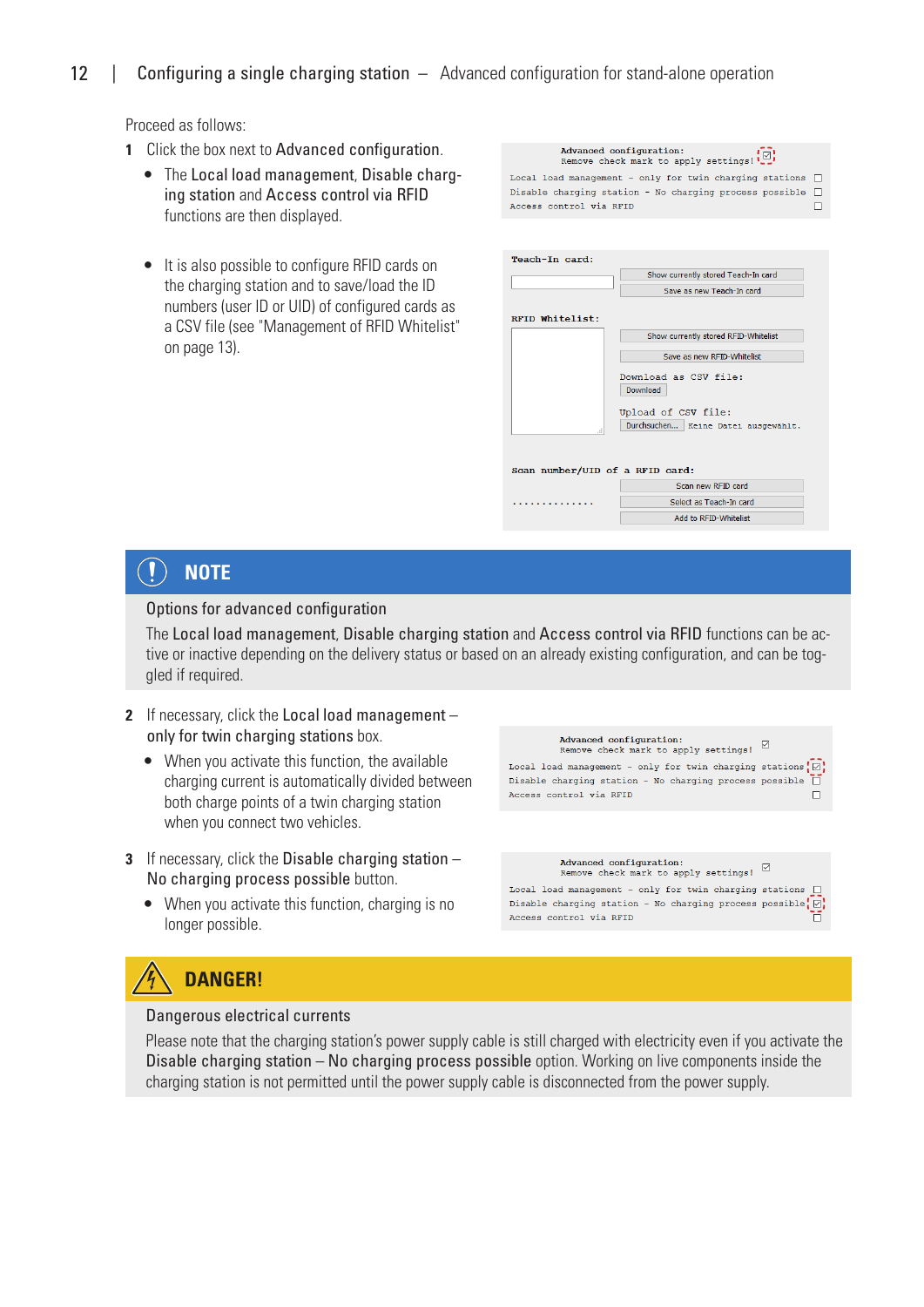- <span id="page-12-0"></span>**4** Click the Access control via RFID box.
	- $\bullet$  If you activate this function, you must enable each charging process with an RFID card previously configured to the charging station (see next page).
	- If the function is inactive (no tick), Free charging mode is active: The charging process starts automatically after the request by the connected vehicle.
- **5** If you want to end Advanced configuration without configuring RFID cards, click the box next to Advanced configuration again.
	- The tick is removed and the functions are hidden.
	- The settings are transferred to the charging station and are then immediately active.



# <span id="page-12-1"></span>**Management of RFID Whitelist**

 $\bullet$ 

The following working steps are available as a video:  $\rightarrow$  [Installation videos](https://www.ablmobility.de/en/service/downloads.php#installationsvideo)

ABL offers RFID cards for enabling charging as optional accessories for your charging station. These RFID cards can be registered for operation with a stand-alone charging station in the lower part of the Advanced configuration section in the RFID Whitelist (list of RFID cards approved for the charging station).

Proceed as follows to register an RFID card in the RFID Whitelist of the charging station:

- **1** Click the Show currently stored RFID-Whitelist button to display a list of the ID numbers currently stored in the charging station.
	- When the charging station is delivered, no ID numbers are stored and so the RFID Whitelist does not contain any entries.
- **2** To add an RFID card, click the Scan new RFID card button in the Scan number/UID of an RFID card section.
	- This puts the charging station's RFID module into Reading mode.
- **3** Switch to the charging station and hold an RFID card in front of the RFID module to scan it.
- **4** The read ID number of the RFID card is now displayed on the left-hand side.





Add to RFID-Whitelist

| Scan number/UID of a RFID card: |                         |
|---------------------------------|-------------------------|
|                                 | Scan new RFID card      |
| ${10463188a c66784}$            | Select as Teach-In card |
|                                 | Add to RFID-Whitelist   |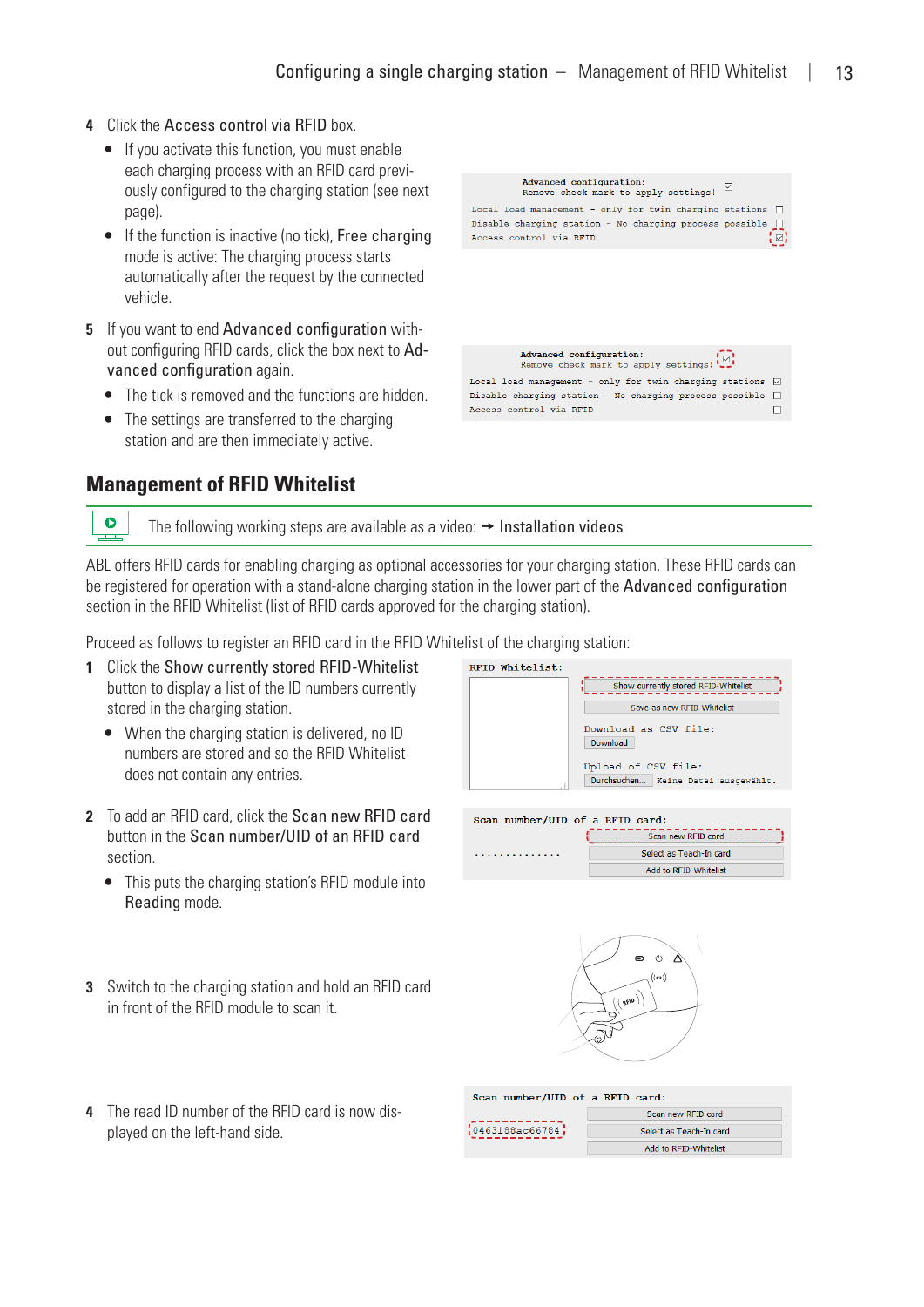## 14 | Configuring a single charging station – Management of RFID Whitelist

- **5** Click the Add to RFID-Whitelist button to add the ID number to the RFID Whitelist: field.
- **6** Finally, click the Save as new RFID-Whitelist button to transfer the ID number in the RFID Whitelist to the charging station's memory.
	- The RFID cards stored in the Whitelist and saved in the charging station can be used to enable the charging process for a stand-alone charging station with active access control via RFID.



#### $\mathbf{I}$ **NOTE**

#### Overwriting existing ID numbers

If the RFID Whitelist in your charging station already contains entries, these are automatically overwritten by the steps described above. To add a new ID number to the existing RFID Whitelist, you must first load the saved numbers with the Show currently stored RFID-Whitelist button before registering the new RFID card in the Whitelist.

#### $\left( \mathbf{I}\right)$ **NOTE**

#### Deleting existing ID numbers

If you want to delete an existing ID number from the current RFID Whitelist, you can load it into the RFID Whitelist: field with the Show currently stored RFID-Whitelist button, mark it manually there and then delete it with the backspace/delete key on your computer.

If necessary, you can save the charging station's current RFID Whitelist in a CSV file on the computer. Existing CSV files can also be loaded into the charging station to restore the RFID Whitelist at the time of saving. Proceed as follows:

**7** Click the Download button to save the charging station's current RFID Whitelist as a CSV file in a directory of your choice on the computer.

| RFID Whitelist: |                                                            |
|-----------------|------------------------------------------------------------|
| 0463188ac66784  | Show currently stored RFID-Whitelist                       |
|                 | Save as new RFID-Whitelist                                 |
|                 | Download as CSV file:<br>Download                          |
|                 | Upload of CSV file:                                        |
|                 | Durchsuchen   Keine Datei ausgewählt.                      |
|                 |                                                            |
| RFID Whitelist: |                                                            |
| 0463188ac66784  | Show currently stored RFID-Whitelist                       |
|                 | Save as new RFID-Whitelist                                 |
|                 | Download as CSV file:<br><b>Download</b>                   |
|                 | Upload of CSV file:<br>Durchsuchen Keine Datei ausgewählt. |

- **8** To load a CSV file containing an existing RFID Whitelist stored on the computer into the charging station, click the Durchsuchen... button.
- **9** Specify the storage path and press Enter to overwrite the current RFID Whitelist with the ID numbers in the CSV file.

If you also want to read a Teach-In card, continue with the next section. Otherwise, you can exit Advanced configuration as described in Step 7 on the next page.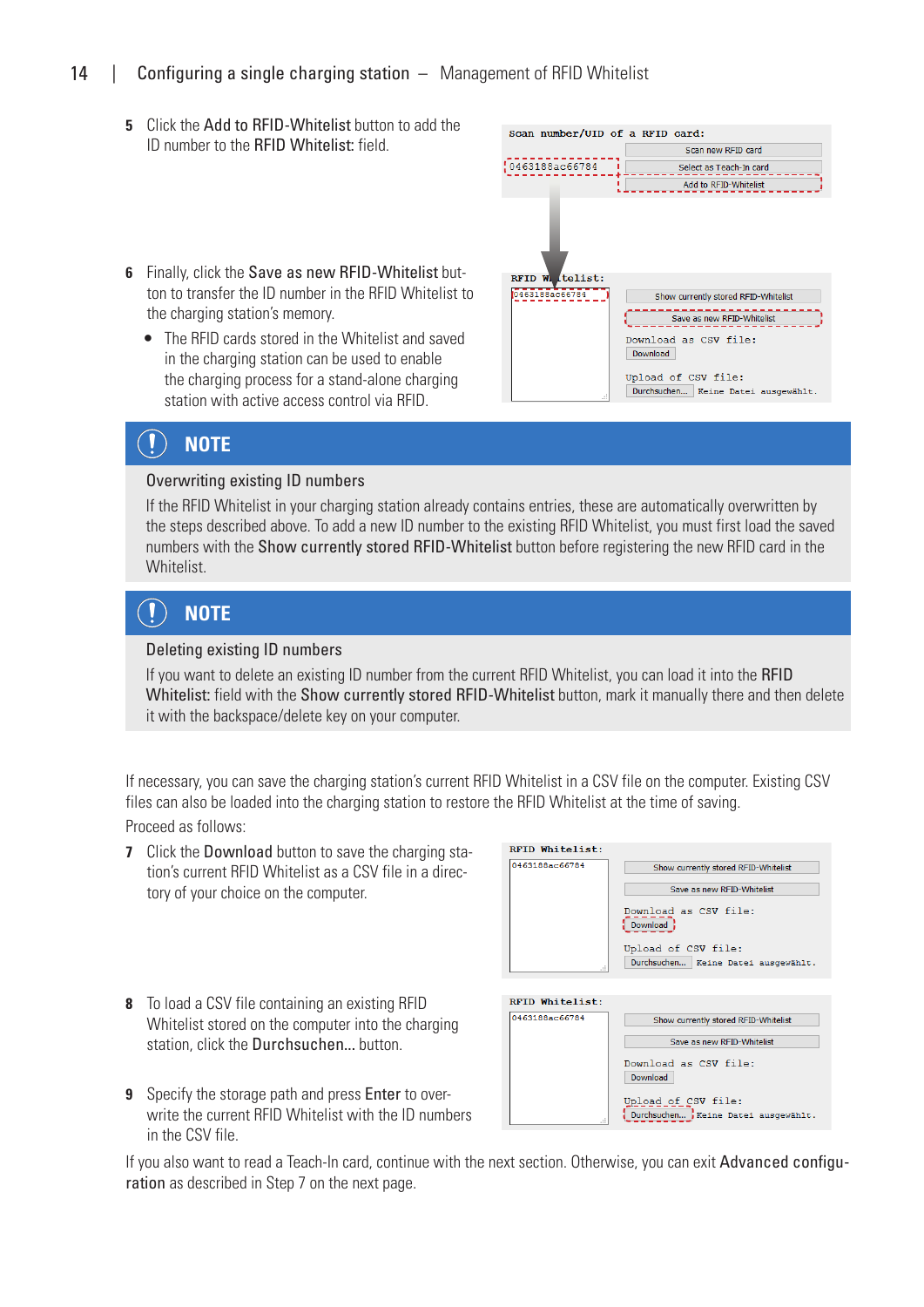# <span id="page-14-0"></span>**Teach-In card management**

The optionally available RFID cards can also be stored in the charging station as a Teach-In card if required: The Teach-In card can then be used to put the charging station's RFID module into Reading mode without a connected computer in order to register new RFID cards on the charging station.

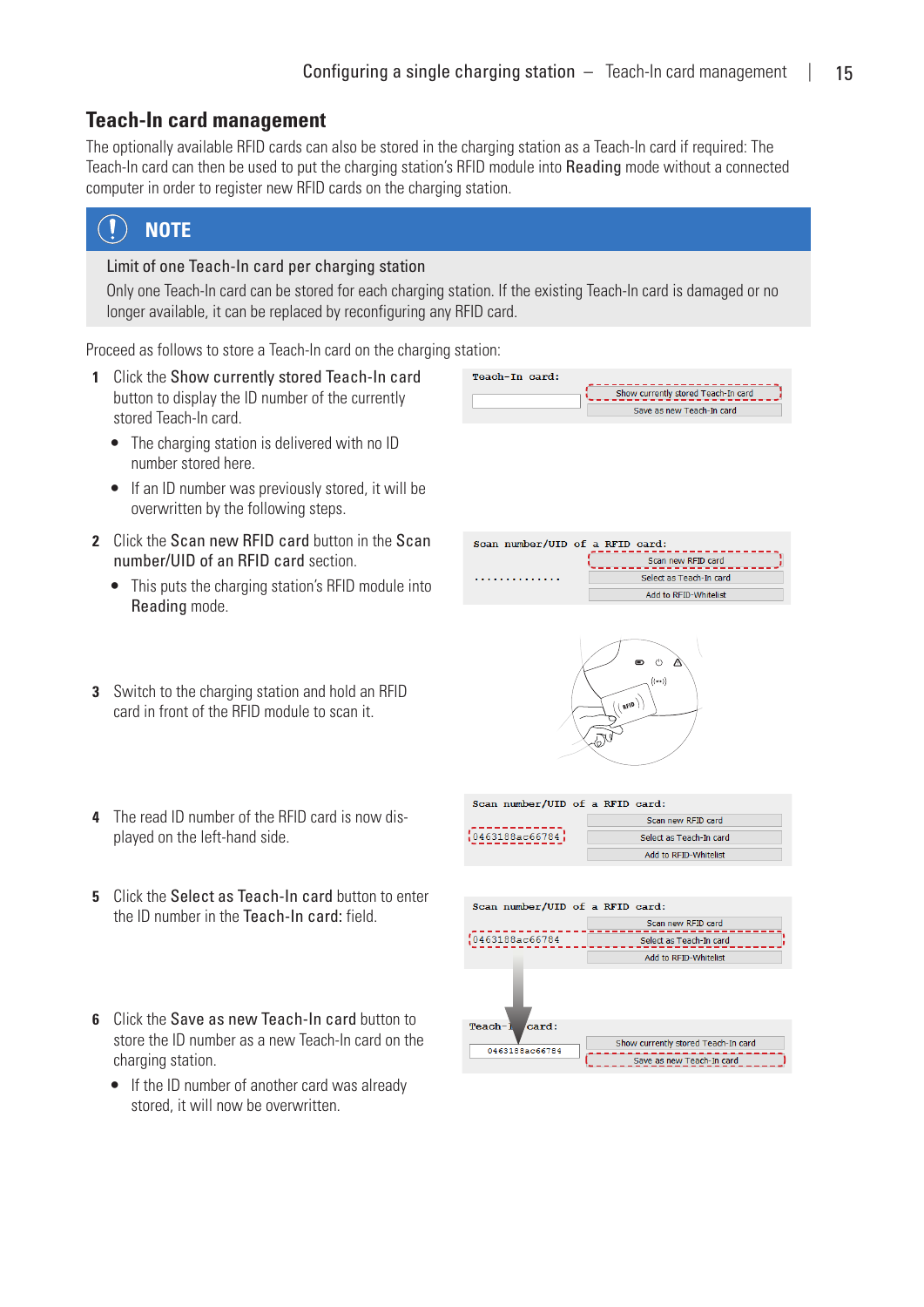# 16 | Configuring a single charging station - Teach-In card management

- **7** Click the box next to Advanced configuration to transfer the settings to the charging station and exit Advanced configuration.
	- The tick is removed and the functions are hidden.

| Local load management - only for twin charging stations $\bigcap$ |
|-------------------------------------------------------------------|
| Disable charging station - No charging process possible $\Box$    |
| ▽                                                                 |
|                                                                   |

In future, the newly stored Teach-In card can be used to configure new RFID user cards on the charging station without a computer connected.

#### $\bf \overline{D}$ **NOTE**

#### Deleting an existing Teach-In ID number

If you want to delete the ID number of an existing Teach-In card, you can load it into the Teach-in card: field using the Show currently stored Teach-In card button, mark it manually there and then delete it with the backspace/delete key on your computer.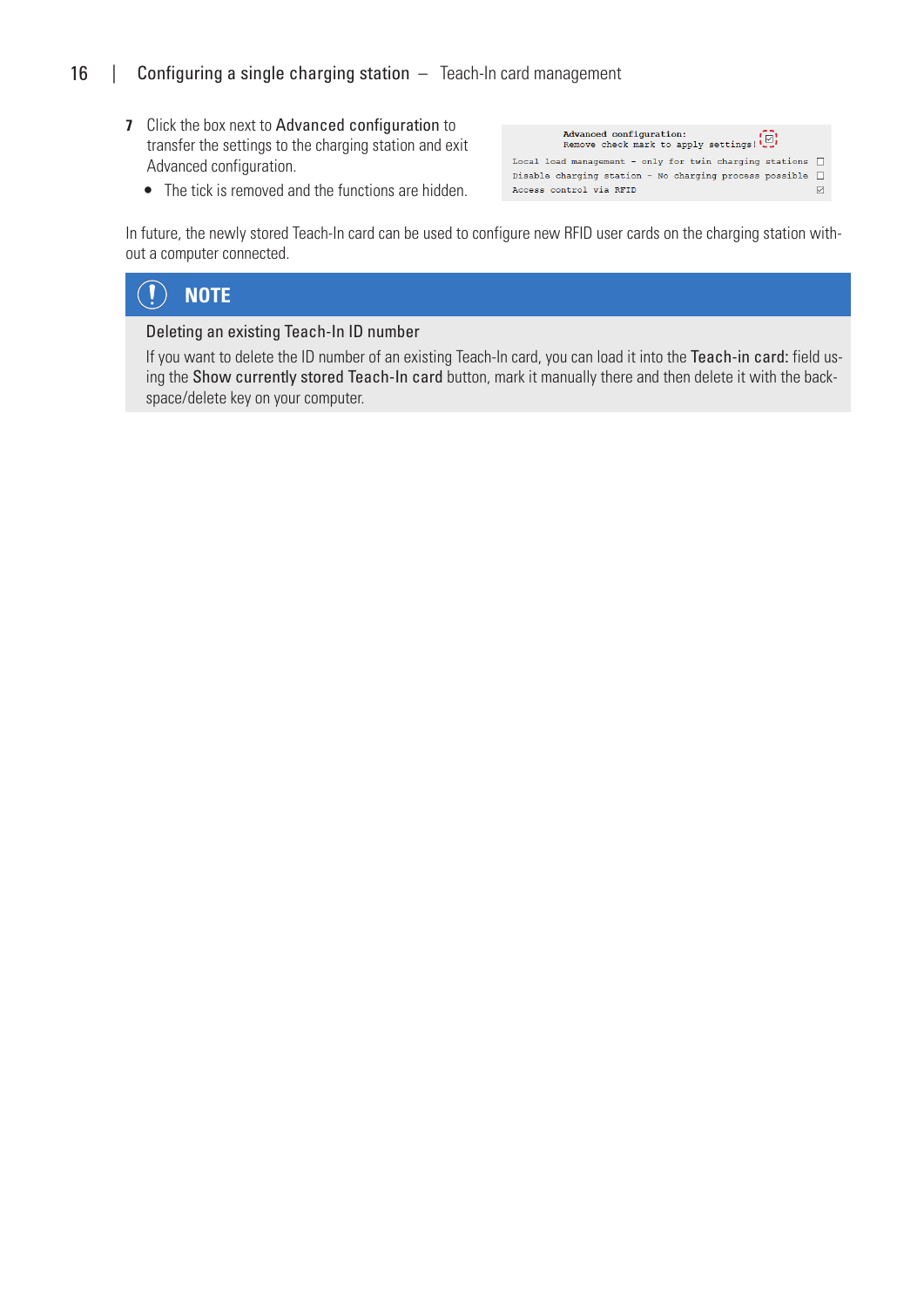# <span id="page-16-1"></span><span id="page-16-0"></span>**Advanced settings**

If there are communication problems even though the wiring between your charging station and the computer is correct, you can check the allocation of the COM ports on your computer and adjust them if necessary. To do this, click the Advanced settings button.



# **Changing the COM port addresses**

In normal operation, the ABL – Configuration Software v1.6 automatically assigns the different data buses (EVCC/ RFID and meter) to the corresponding COM ports on the computer. Under certain circumstances, however, this allocation may subsequently change or deviate from the default for some other reason.

In this case, proceed as follows:

- **1** Click the Open device manager button.
	- Device manager is then displayed in the system settings on your computer.
- **2** Locate the COM ports used in the device manager to communicate with the charging station and note their addresses.
	- In the example on the right, these are the COM ports that are stored under Ports (COM & LPT) as USB Serial Port.
- **3** Enter these addresses in the fields for the respective data bus and click the Apply COM ports button.
	- Please note: The highest COM port must be allocated to the meter bus, and the second highest to the control bus.

Open device manager

| File<br>Action View<br>Help<br>$\overline{?}$<br>$\overline{\mathbf{H}}$<br>÷<br><br>NBS-0346<br><b>A</b> Mice and other pointing devices<br>Modems<br>Monitors<br>Network adapters<br>Ports (COM & LPT)<br>DW5821e Snapdragon X20 LTE Application Interface (COM5)<br>DW5821e Snapdragon X20 LTE Diagnostic (COM4)<br>DW5821e Snapdragon X20 LTE NMEA (COM6)<br>Intel(R) Active Management Technology - SOL (COM8)<br>I @ USB Serial Port (COM14) 1<br>Ⅰ (B) USB Serial Port (COM15) Ⅰ<br><b>Print queues</b><br><b>Processors</b><br><b>R</b> <sup>9</sup> Security devices<br>Open device manager<br>Control or evcc/rfid bus COM port:<br>14<br>Meter bus COM port:<br>15 | Device Manager | п | $\times$ |
|-------------------------------------------------------------------------------------------------------------------------------------------------------------------------------------------------------------------------------------------------------------------------------------------------------------------------------------------------------------------------------------------------------------------------------------------------------------------------------------------------------------------------------------------------------------------------------------------------------------------------------------------------------------------------------|----------------|---|----------|
|                                                                                                                                                                                                                                                                                                                                                                                                                                                                                                                                                                                                                                                                               |                |   |          |
|                                                                                                                                                                                                                                                                                                                                                                                                                                                                                                                                                                                                                                                                               |                |   |          |
|                                                                                                                                                                                                                                                                                                                                                                                                                                                                                                                                                                                                                                                                               |                |   |          |
|                                                                                                                                                                                                                                                                                                                                                                                                                                                                                                                                                                                                                                                                               |                |   |          |
|                                                                                                                                                                                                                                                                                                                                                                                                                                                                                                                                                                                                                                                                               |                |   |          |
|                                                                                                                                                                                                                                                                                                                                                                                                                                                                                                                                                                                                                                                                               |                |   |          |
|                                                                                                                                                                                                                                                                                                                                                                                                                                                                                                                                                                                                                                                                               |                |   |          |
|                                                                                                                                                                                                                                                                                                                                                                                                                                                                                                                                                                                                                                                                               |                |   |          |
|                                                                                                                                                                                                                                                                                                                                                                                                                                                                                                                                                                                                                                                                               |                |   |          |
|                                                                                                                                                                                                                                                                                                                                                                                                                                                                                                                                                                                                                                                                               |                |   |          |
|                                                                                                                                                                                                                                                                                                                                                                                                                                                                                                                                                                                                                                                                               |                |   |          |
|                                                                                                                                                                                                                                                                                                                                                                                                                                                                                                                                                                                                                                                                               |                |   |          |
|                                                                                                                                                                                                                                                                                                                                                                                                                                                                                                                                                                                                                                                                               |                |   |          |
|                                                                                                                                                                                                                                                                                                                                                                                                                                                                                                                                                                                                                                                                               |                |   |          |
|                                                                                                                                                                                                                                                                                                                                                                                                                                                                                                                                                                                                                                                                               |                |   |          |
|                                                                                                                                                                                                                                                                                                                                                                                                                                                                                                                                                                                                                                                                               |                |   |          |
|                                                                                                                                                                                                                                                                                                                                                                                                                                                                                                                                                                                                                                                                               |                |   |          |
|                                                                                                                                                                                                                                                                                                                                                                                                                                                                                                                                                                                                                                                                               |                |   |          |
|                                                                                                                                                                                                                                                                                                                                                                                                                                                                                                                                                                                                                                                                               |                |   |          |
|                                                                                                                                                                                                                                                                                                                                                                                                                                                                                                                                                                                                                                                                               |                |   |          |
|                                                                                                                                                                                                                                                                                                                                                                                                                                                                                                                                                                                                                                                                               |                |   |          |
|                                                                                                                                                                                                                                                                                                                                                                                                                                                                                                                                                                                                                                                                               |                |   |          |
|                                                                                                                                                                                                                                                                                                                                                                                                                                                                                                                                                                                                                                                                               |                |   |          |
|                                                                                                                                                                                                                                                                                                                                                                                                                                                                                                                                                                                                                                                                               |                |   |          |
|                                                                                                                                                                                                                                                                                                                                                                                                                                                                                                                                                                                                                                                                               |                |   |          |
| Apply COM ports                                                                                                                                                                                                                                                                                                                                                                                                                                                                                                                                                                                                                                                               |                |   |          |

The COM ports will now be used for communication to correctly set up the connection between the computer and the charging station.

# **NOTE**

#### Download link for the virtual COM port driver

In the lower part of the Advanced Settings page you will find the link for the VCP (Virtual COM Port) driver, which is required for communication between the computer and the charging station.

■ If communication cannot be established despite entering the COM ports correctly, download the driver and install it again.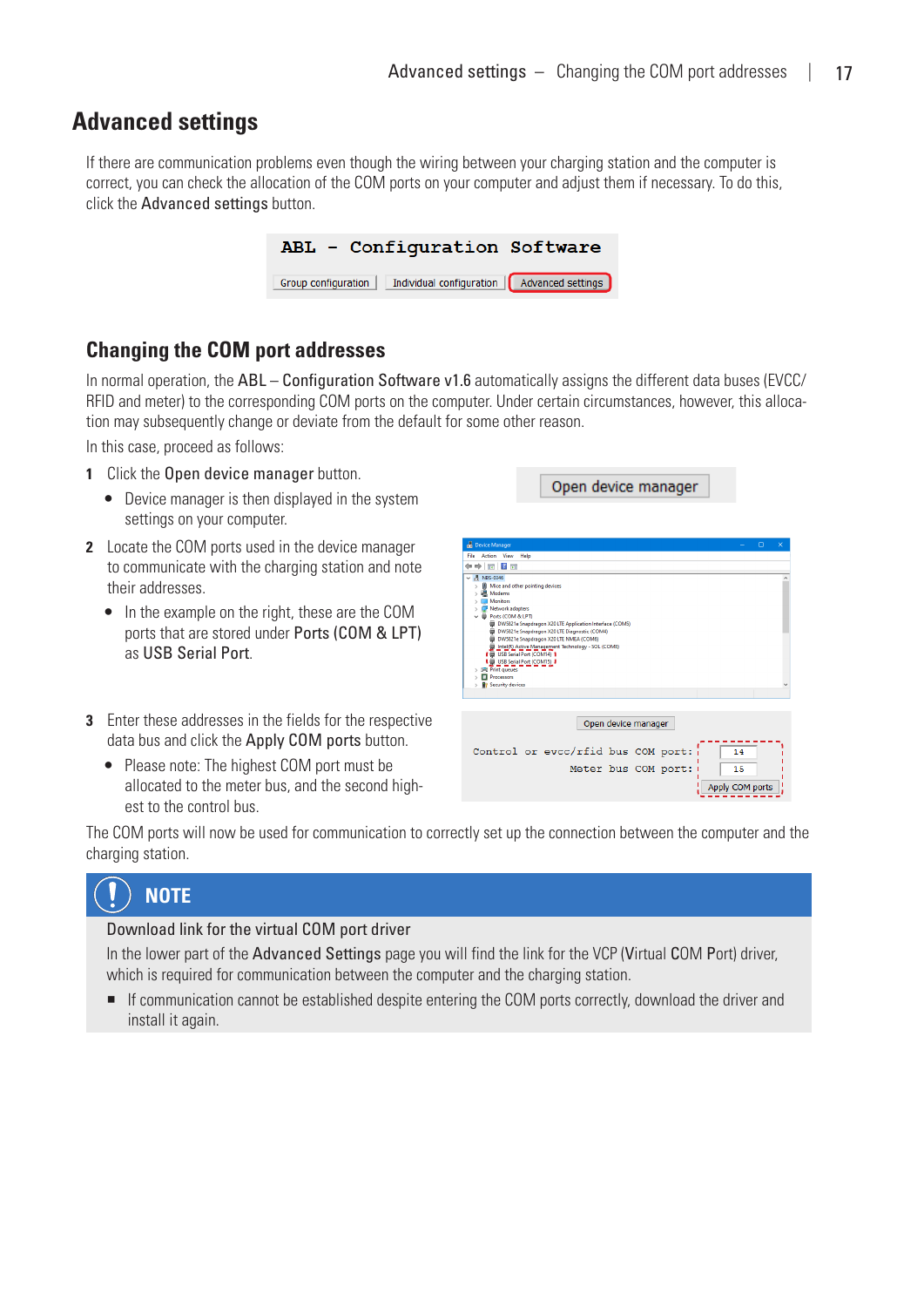# <span id="page-17-0"></span>**Troubleshooting**

Under certain circumstances, malfunctions may occur during preparation of the charging stations. Possible errors are listed below along with suggestions for a simple solution to the problem.

| <b>Group configuration</b>                                                                                                                                                                                                          |                                                                                                                                                                                                 |  |  |  |  |  |  |  |
|-------------------------------------------------------------------------------------------------------------------------------------------------------------------------------------------------------------------------------------|-------------------------------------------------------------------------------------------------------------------------------------------------------------------------------------------------|--|--|--|--|--|--|--|
| Description                                                                                                                                                                                                                         | Display in the software                                                                                                                                                                         |  |  |  |  |  |  |  |
| The error message "Hostile bus traffic detect-<br>ed!" is displayed.                                                                                                                                                                | ADDRESS<br>10<br>TYPE<br>twin<br>1<br>$\overline{2}$<br><b>EVCC</b><br>1 offline<br><b>RFID</b><br>100<br>LGW<br>$\mathbf{2}$<br><b>METER</b><br>1<br>SERIALNUM<br><b>YYYYYYYYYYY</b>           |  |  |  |  |  |  |  |
| Causes                                                                                                                                                                                                                              | <b>Suggested solutions</b>                                                                                                                                                                      |  |  |  |  |  |  |  |
| A Slave charging station set up for stand-<br>alone operation is addressed in the group<br>configuration.                                                                                                                           | The charging station must be set to the Slave / Master /<br>eMH1 with homeCLU operating mode again on the Indi-<br>vidual configuration page (see "Changing the operating<br>mode" on page 10). |  |  |  |  |  |  |  |
| The MCB of a Master charging station is in<br>position I (switched on) during addressing.                                                                                                                                           | Set the charging station's MCB to position 0 (switched<br>off) and perform a scan again (see "Set-up via automatic<br>addressing" on page 6).                                                   |  |  |  |  |  |  |  |
| <b>Description</b>                                                                                                                                                                                                                  | Display in the software                                                                                                                                                                         |  |  |  |  |  |  |  |
| After activating the Automatic Configuration<br>button on the Group configuration page or<br>the Scan button in the Group configuration ><br>Advanced configuration section, no address is<br>detected and displayed in the matrix. | TYPE<br>EVCC<br>RFID<br>LGW<br>METER<br><b>ERTALNI</b>                                                                                                                                          |  |  |  |  |  |  |  |
| Causes                                                                                                                                                                                                                              | Suggested solutions                                                                                                                                                                             |  |  |  |  |  |  |  |
| The Configuration Cable is not connected to<br>the computer and/or the Modbus interface in<br>the charging station.                                                                                                                 | Connect the Configuration Cable to a USB port on the com-<br>puter and to the Modbus interface on the charging station.                                                                         |  |  |  |  |  |  |  |
| The allocation of the COM ports is incorrect.                                                                                                                                                                                       | Go to the Advanced settings page, check the addresses of<br>ш<br>the COM ports in the Device manager and correct them if<br>necessary (see "Advanced settings" on page 17).                     |  |  |  |  |  |  |  |
| The VCP driver has not been installed.                                                                                                                                                                                              | Install the driver (see "Preconditions for set-up using the<br>ABL - Configuration Software" on page 4) and restart<br>the software.                                                            |  |  |  |  |  |  |  |
| The software was started before the Configu-<br>ration Cable was connected.                                                                                                                                                         | Exit the software, connect the Configuration Cable and<br>restart the software.                                                                                                                 |  |  |  |  |  |  |  |
| The MCB and RCCB of the charging station<br>are in position 0 (switched off).                                                                                                                                                       | Set the MCB and RCCB to position I.                                                                                                                                                             |  |  |  |  |  |  |  |

- For a charging station that complies with calibration law, the LGW and meter addresses are not displayed.
- For a charging station that does not comply with calibration law, the meter addresses are not displayed.

#### Description Display in the software

| <b>ADDRESS</b> | $\overline{1}$ | $\overline{2}$ | $\overline{3}$ | $\frac{4}{1}$ | 5 | 6 | 7 | 8 | $\mathbf{9}$ | 10 | 11 |  |
|----------------|----------------|----------------|----------------|---------------|---|---|---|---|--------------|----|----|--|
| TYPE           |                |                | twin           |               |   |   |   |   |              |    |    |  |
| <b>EVCC</b>    |                |                | 3              | $\frac{4}{3}$ |   |   |   |   |              |    |    |  |
| <b>RFID</b>    |                |                | $\overline{a}$ |               |   |   |   |   |              |    |    |  |
| LGW            |                |                |                |               |   |   |   |   |              |    |    |  |
| <b>METER</b>   |                |                |                |               |   |   |   |   |              |    |    |  |
| SERIALNUM      |                |                | 3W225303801    |               |   |   |   |   |              |    |    |  |
|                |                |                |                |               |   |   |   |   |              |    |    |  |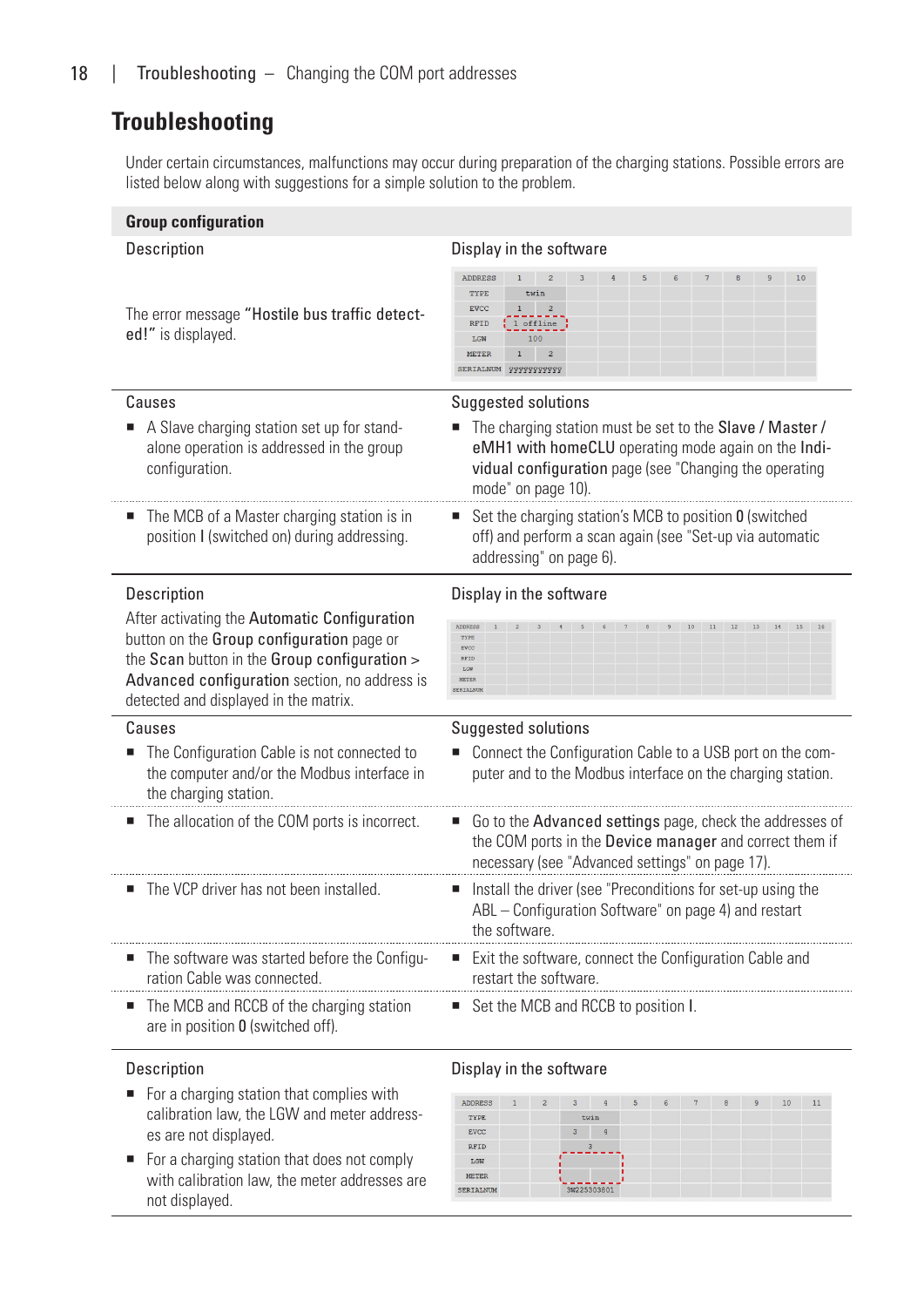| Causes<br>$\blacksquare$ The meter addresses are set incorrectly (e.g.<br>to address 5/6 instead of 3/4).                                | Suggested solutions<br>■ Activate the Advanced Scan button to determine all meter<br>addresses                                                                                       |
|------------------------------------------------------------------------------------------------------------------------------------------|--------------------------------------------------------------------------------------------------------------------------------------------------------------------------------------|
| ■ When extending an existing group, the com-<br>munication parameters of the meters in the<br>existing group are configured incorrectly. | ■ Activate the Find meter addresses button and set the<br>correct communication parameters for the meters. Then<br>activate the Scan button. The meter addresses are now<br>hetected |

The RFID address cannot be reconfigured.

■ The RFID module is in **offline** mode: the charging station may have previously been

set up for stand-alone mode.

#### Description **Display** in the software



## Causes Causes **Suggested solutions**

- Proceed as follows:
	- Reconfigure the charging station from address 3/4 to 1/2 via the Address manually button.
	- $\bullet$  Then go to the Individual configuration page and scan the addresses.
	- Reconfigure the charging station to Stand-alone mode (RFID remains in offline mode, addresses remain at 1/2).
	- Uncheck the Advanced configuration section and switch the charging station to Slave / Master / eMH1 with homeCLU mode.
	- Afterwards, the RFID module will be in online mode again and the addresses will be changed to 3/4.

#### Description Description Display in the software

| <b>ADDRESS</b>        |   | $1\quad 2$     | $\overline{\mathbf{3}}$ | 456            |                |   | 7              | 8  | 9    | 10 | 11 | 12 |    | 13 14 15 |    | 16 |
|-----------------------|---|----------------|-------------------------|----------------|----------------|---|----------------|----|------|----|----|----|----|----------|----|----|
| TYPE                  |   |                | twin                    |                |                |   |                |    |      |    |    |    |    |          |    |    |
| EVCC                  |   |                | $\overline{3}$          | $\frac{1}{2}$  |                |   |                |    |      |    |    |    |    |          |    |    |
| <b>RFID</b>           |   |                | $\overline{3}$          |                |                |   |                |    |      |    |    |    |    |          |    |    |
| LGW                   |   |                | 102                     |                |                |   |                |    |      |    |    |    |    |          |    |    |
| METER                 |   |                | $\overline{3}$          | $\overline{4}$ |                |   |                |    |      |    |    |    |    |          |    |    |
| SERIALNUM             |   |                | 3W225303801             |                |                |   |                |    |      |    |    |    |    |          |    |    |
|                       |   |                |                         |                |                |   |                |    |      |    |    |    |    |          |    |    |
|                       |   |                |                         |                |                |   |                | 0r |      |    |    |    |    |          |    |    |
|                       | 1 | $\overline{2}$ | $\overline{3}$          | $\frac{4}{3}$  | $\overline{5}$ | 6 | $\overline{7}$ | 8  | $-9$ | 10 | 11 | 12 | 13 | 14       | 15 |    |
| TYPE                  |   |                |                         |                |                |   |                |    |      |    |    |    |    |          |    |    |
| <b>EVCC</b>           |   |                |                         |                |                |   |                |    |      |    |    |    |    |          |    |    |
| <b>RFID</b>           |   |                |                         |                |                |   |                |    |      |    |    |    |    |          |    |    |
| <b>ADDRESS</b><br>LGW |   |                |                         |                |                |   |                |    |      |    |    |    |    |          |    | 16 |

none) are shown.

■ The Slave charging stations that are switched on simultaneously have the same addresses.

Two (or more) Slave charging stations are connected and switched on simultaneously, but the addresses for only a single charging station (or

#### Causes **Suggested solutions**

- Proceed as follows:
	- Switch off all but one of the Slave charging stations and then configure their addresses manually or automatically.
	- Then switch on the next Slave charging station to configure it manually or automatically.
	- Repeat this process for all other Slave charging stations.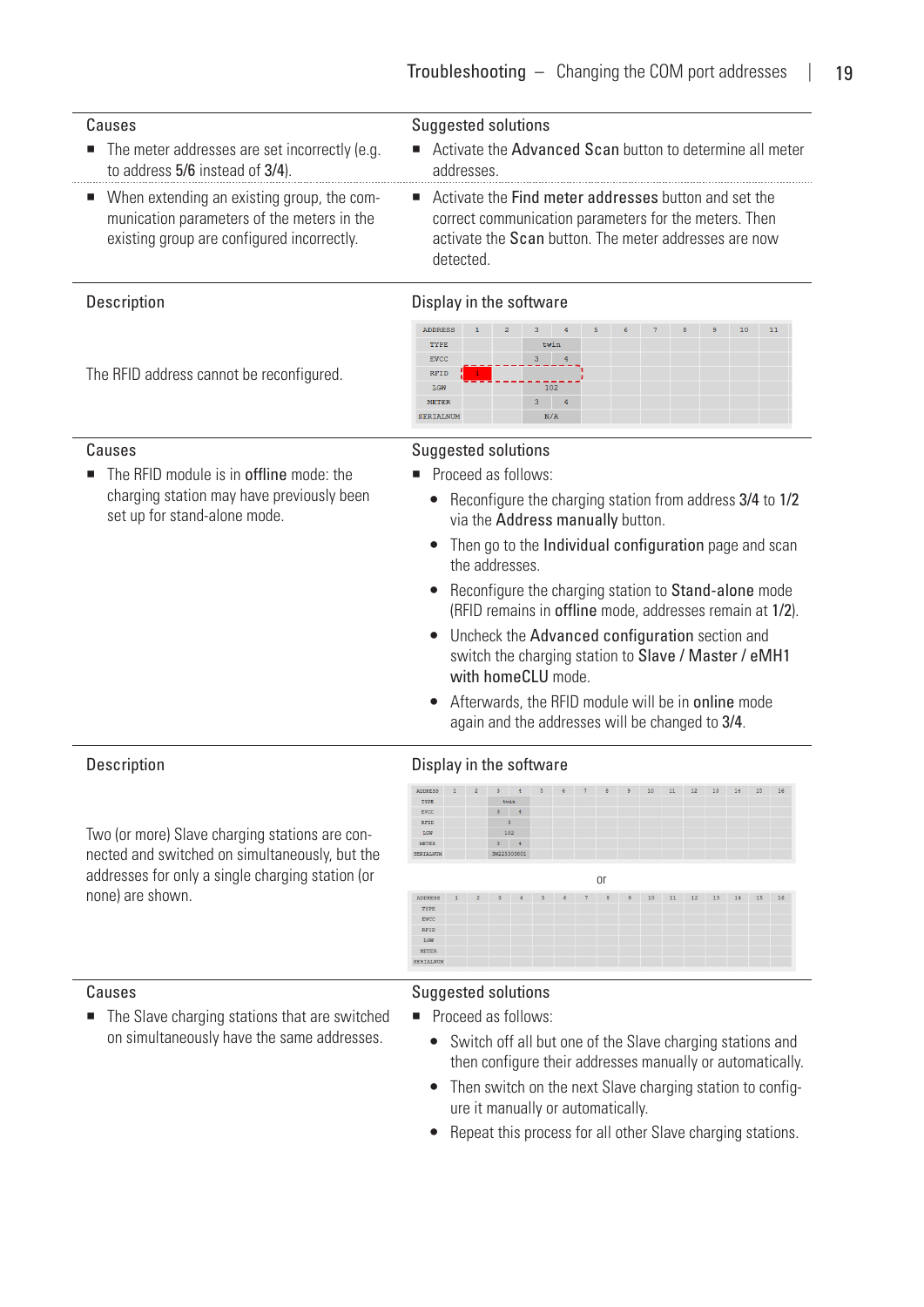A twin charging station (Slave) is represented as two single charging stations in adjacent address columns.

- The prescribed time of 15 seconds between switching on the charging station and the address configuration was not observed.
- $\blacksquare$  The MCB of the charging station is in position  $\mathbf{0}$ .

#### Description Description Display in the software

| ADDRESS     | $\mathbf{1}$ | 2 |        |                        | $\overline{a}$ | $6\overline{6}$ | $\overline{7}$ | $_{8}$ | $\alpha$ |
|-------------|--------------|---|--------|------------------------|----------------|-----------------|----------------|--------|----------|
| TYPE        |              |   | single | single                 |                |                 |                |        |          |
| <b>EVCC</b> |              |   | $\sim$ |                        |                |                 |                |        |          |
| <b>RFID</b> |              |   |        |                        |                |                 |                |        |          |
| LGW         |              |   |        |                        |                |                 |                |        |          |
| METER       |              |   |        |                        |                |                 |                |        |          |
| SERIALNUM   |              |   |        | OVVVVVVVV VVVVVVVVVVVI |                |                 |                |        |          |

#### Causes Causes Causes Causes Causes Causes Causes Causes Suggested solutions

- Click the Scan button again to automatically determine the missing addresses.
- Set the MCB to position I and perform a new scan.

A twin charging station (Slave) is represented as two single charging stations in non-adjacent address columns.

- The prescribed time of 15 seconds between switching on the charging station and the address configuration was not observed.
- The MCB of the charging station is in position 0, therefore the RFID address cannot be found.

The Slave charging station is not automatically moved to the last free address value in the matrix using the Address automatically button, but remains in the factory setting (e.g. 3/4).

■ The prescribed time of 15 seconds between switching on the charging station and the address configuration was not observed.

For a twin charging station (Slave), only one meter address is displayed.

#### Description **Display** in the software



#### Causes Causes Causes Causes Causes Causes Causes Causes Causes Suggested solutions

- Move the charge point with the higher address to the correct address value using the Address manually button.
- Set the MCB to position I and move the charge point with the higher address to the correct address value using the Address manually button.

#### Description **Display** in the software



#### Causes Causes Causes Causes Causes Causes Causes Causes Suggested solutions

■ Click the Address manually button again to automatically move the Slave charging station to the last free address value.

#### Description Display in the software

|                |              | $-2$ | 3                         | $\frac{4}{3}$ | 5 | 6 | 7 | 8 | 9 |    |    |    |
|----------------|--------------|------|---------------------------|---------------|---|---|---|---|---|----|----|----|
| <b>ADDRESS</b> | $\mathbf{1}$ |      |                           |               |   |   |   |   |   | 10 | 11 | 12 |
| TYPE           |              |      | twin                      |               |   |   |   |   |   |    |    |    |
| <b>EVCC</b>    |              |      | 3                         | 4             |   |   |   |   |   |    |    |    |
| RFID           |              |      | $\overline{3}$            |               |   |   |   |   |   |    |    |    |
| LGW            |              |      | 102                       |               |   |   |   |   |   |    |    |    |
| <b>METER</b>   |              |      |                           |               |   |   |   |   |   |    |    |    |
| SERIALNUM      |              |      | <b><i>YYYYYYYYYYY</i></b> |               |   |   |   |   |   |    |    |    |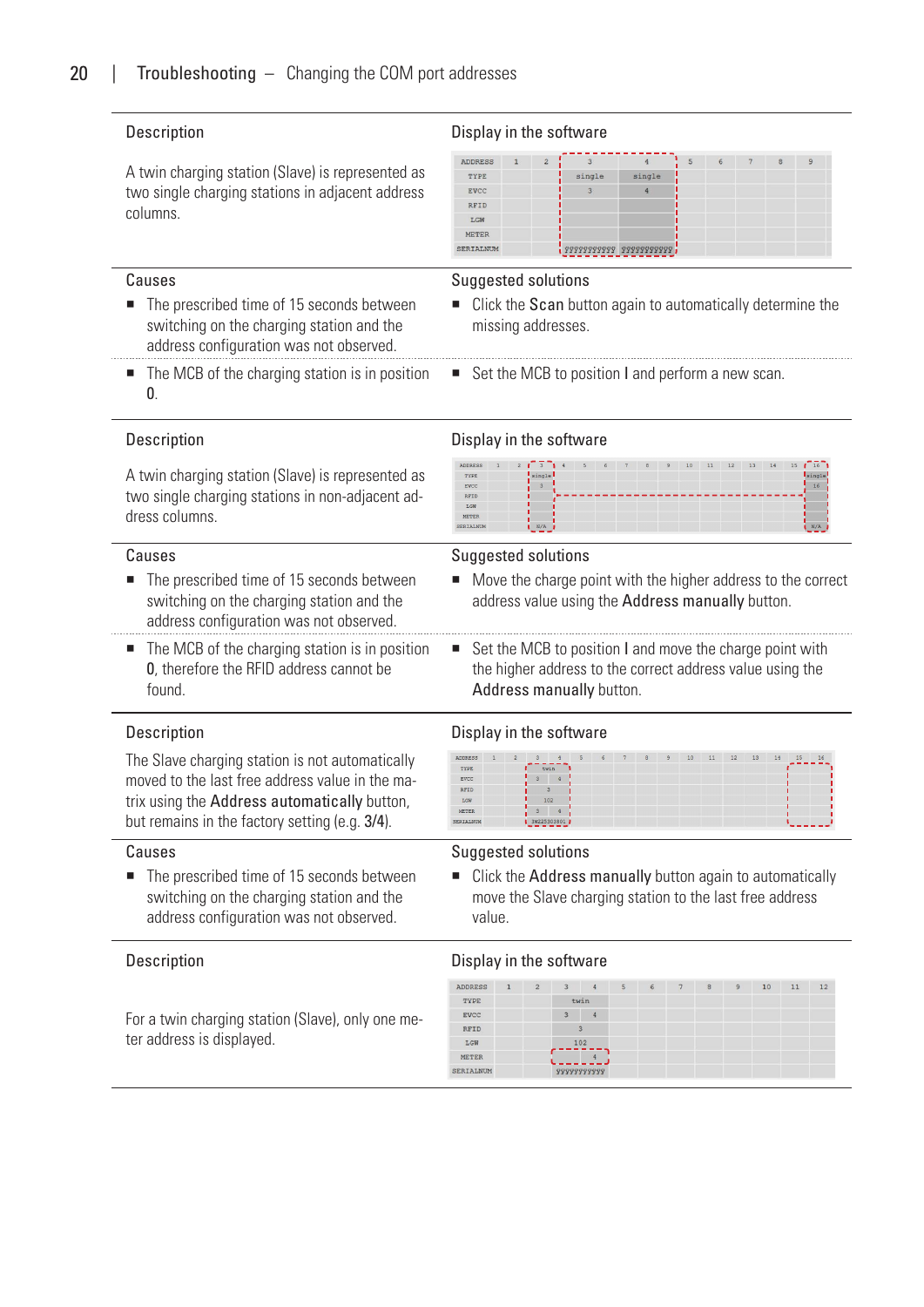| Causes                                                                                         | <b>Suggested solutions</b>                                                                                                                                                                                                                                           |  |  |  |  |  |
|------------------------------------------------------------------------------------------------|----------------------------------------------------------------------------------------------------------------------------------------------------------------------------------------------------------------------------------------------------------------------|--|--|--|--|--|
| The addressing of the meter is incorrect: both<br>meters are set to the same value.            | Switch on the charge points individually and configure each<br>of the addresses with the Address manually button: Set<br>the address for the left charge point to the lower address<br>(e.g. 3) and for the right charge point to the higher address<br>$(e.g. 4)$ . |  |  |  |  |  |
| <b>Individual configuration</b>                                                                |                                                                                                                                                                                                                                                                      |  |  |  |  |  |
| Description                                                                                    |                                                                                                                                                                                                                                                                      |  |  |  |  |  |
| mode), even though RFID cards have been stored in the Whitelist.                               | In Standalone eMH2/3, eMC2/3 mode, the RFID access restriction is not active (corresponds to Free charging                                                                                                                                                           |  |  |  |  |  |
| Causes                                                                                         | <b>Suggested solutions</b>                                                                                                                                                                                                                                           |  |  |  |  |  |
| In the Advanced configuration section,<br>the Access control via RFID option is not<br>ticked. | Open the Advanced configuration section and click the<br>ш<br>Access control via RFID box (ticked).                                                                                                                                                                  |  |  |  |  |  |
| <b>General</b>                                                                                 |                                                                                                                                                                                                                                                                      |  |  |  |  |  |
| <b>Description</b>                                                                             | Display in the software                                                                                                                                                                                                                                              |  |  |  |  |  |
| The ABL - Configuration Software v1.6 is no<br>longer responding.                              | WebSocket error                                                                                                                                                                                                                                                      |  |  |  |  |  |
|                                                                                                | OK                                                                                                                                                                                                                                                                   |  |  |  |  |  |
| Causes                                                                                         | <b>Suggested solutions</b>                                                                                                                                                                                                                                           |  |  |  |  |  |
| The console running in the background was<br>closed.                                           | Restart the ABL - Configuration Software v1.6.                                                                                                                                                                                                                       |  |  |  |  |  |